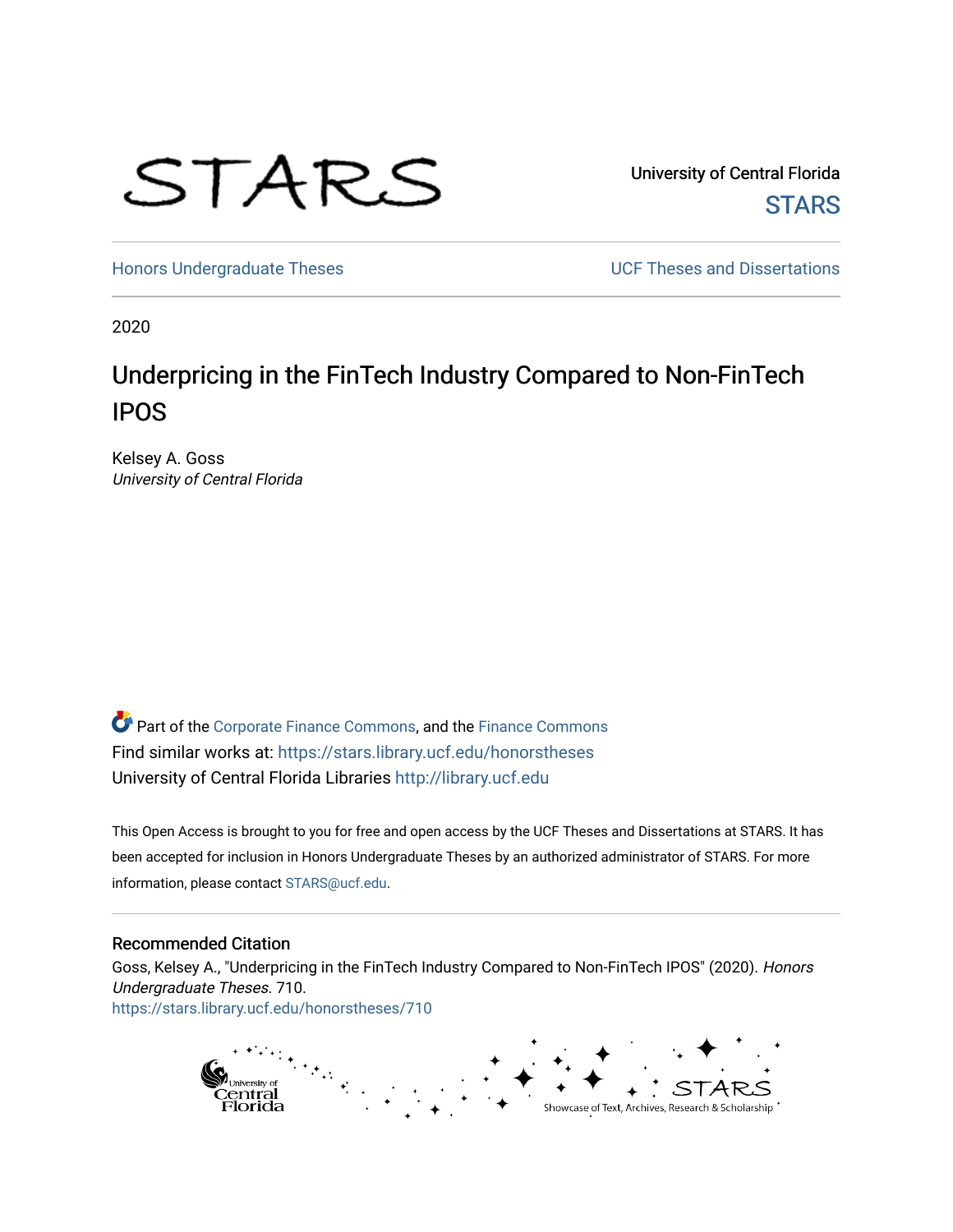## UNDERPRICING IN THE FINTECH INDUSTRY COMPARED TO NON-FINTECH IPOS

by

# KELSEY ANN GOSS

A thesis submitted in partial fulfillment of the requirements for the Honors in the Major Program in Finance in the College of Business Administration at the University of Central Florida Orlando, Florida

Spring Term 2020

Thesis Chair: Melissa Frye, PhD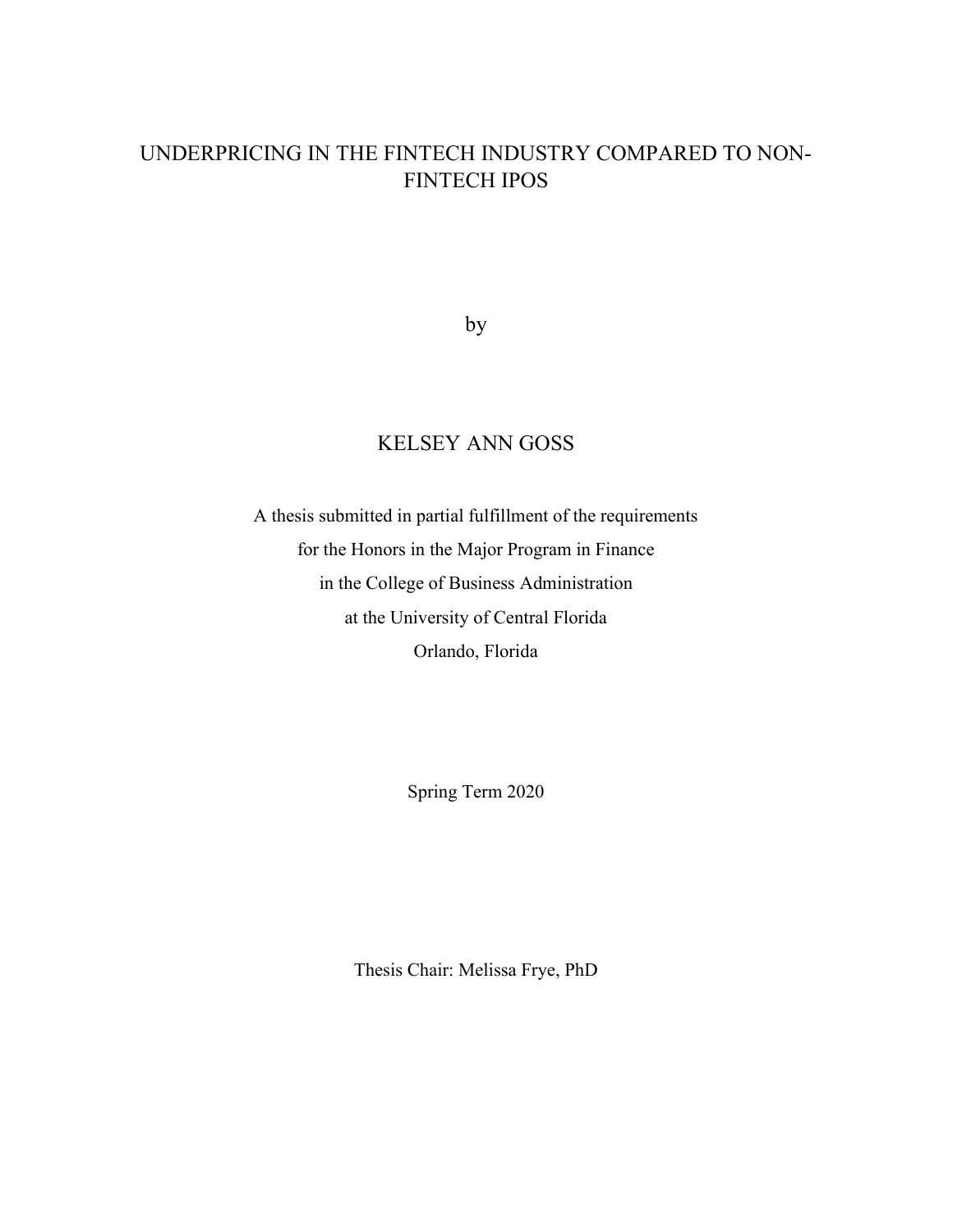#### **ABSTRACT**

 In this thesis, I investigate the amount of underpricing in FinTech companies compared to non-FinTech companies. Both data sets contain thirty companies spanning from 1993 to 2018. Each FinTech company is matched to a non-FinTech company by year and comparatively similar revenue. Prior research explores underpricing on different industries, but it hasn't yet explored underpricing in the FinTech segment. The variables considered in this paper are offer price, close price, shares offered, number of banks involved, fees per share, and money left on the table. I find some evidence that the average amount of underpricing in both dollars and by percent is higher with non-FinTech companies than FinTech companies. However, difference in means tests show statistically significant differences only for the number of shares offered. It cannot be reliably said whether investors perceive a higher risk in FinTech companies or non-FinTech companies.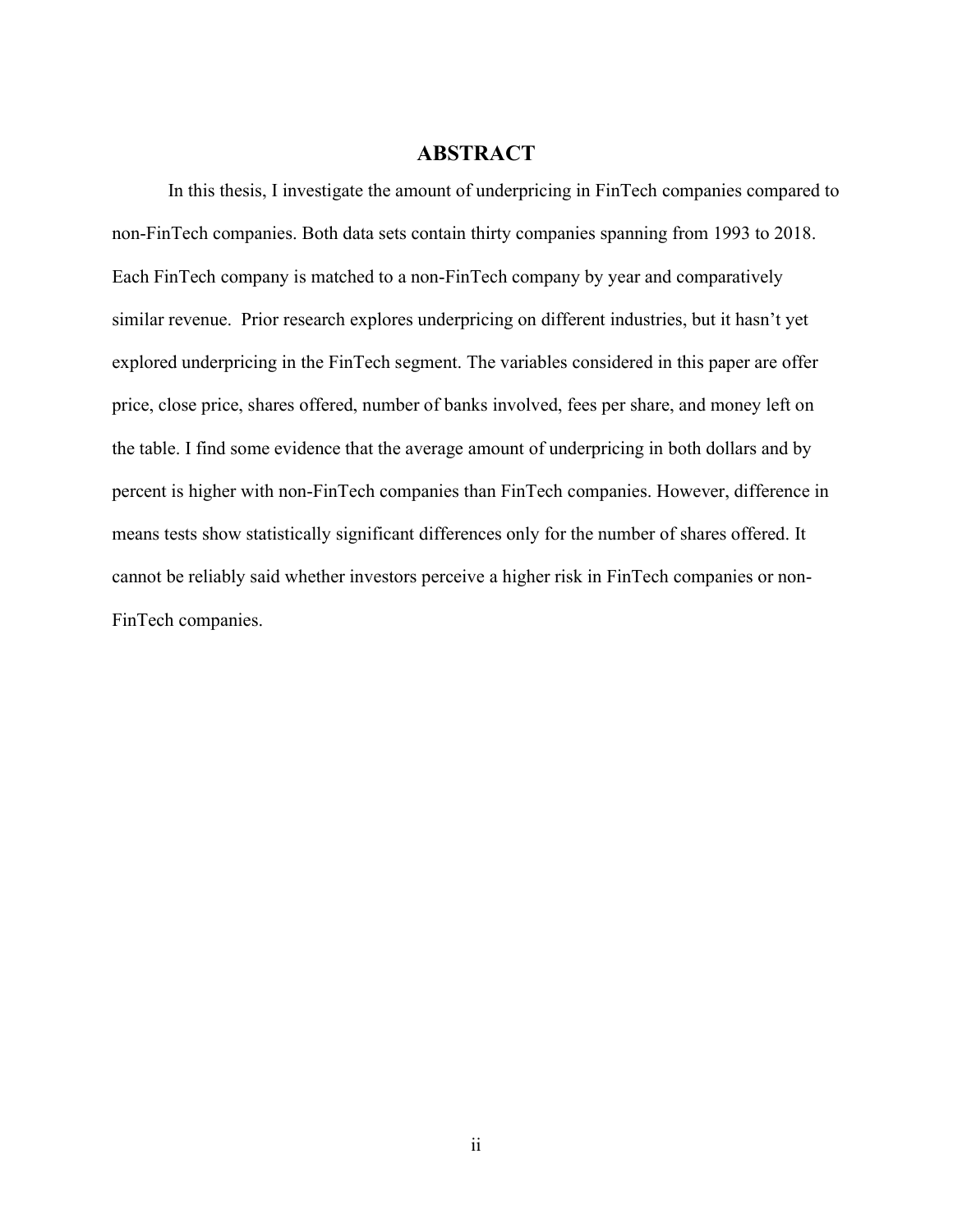For my mom, who supports me unconditionally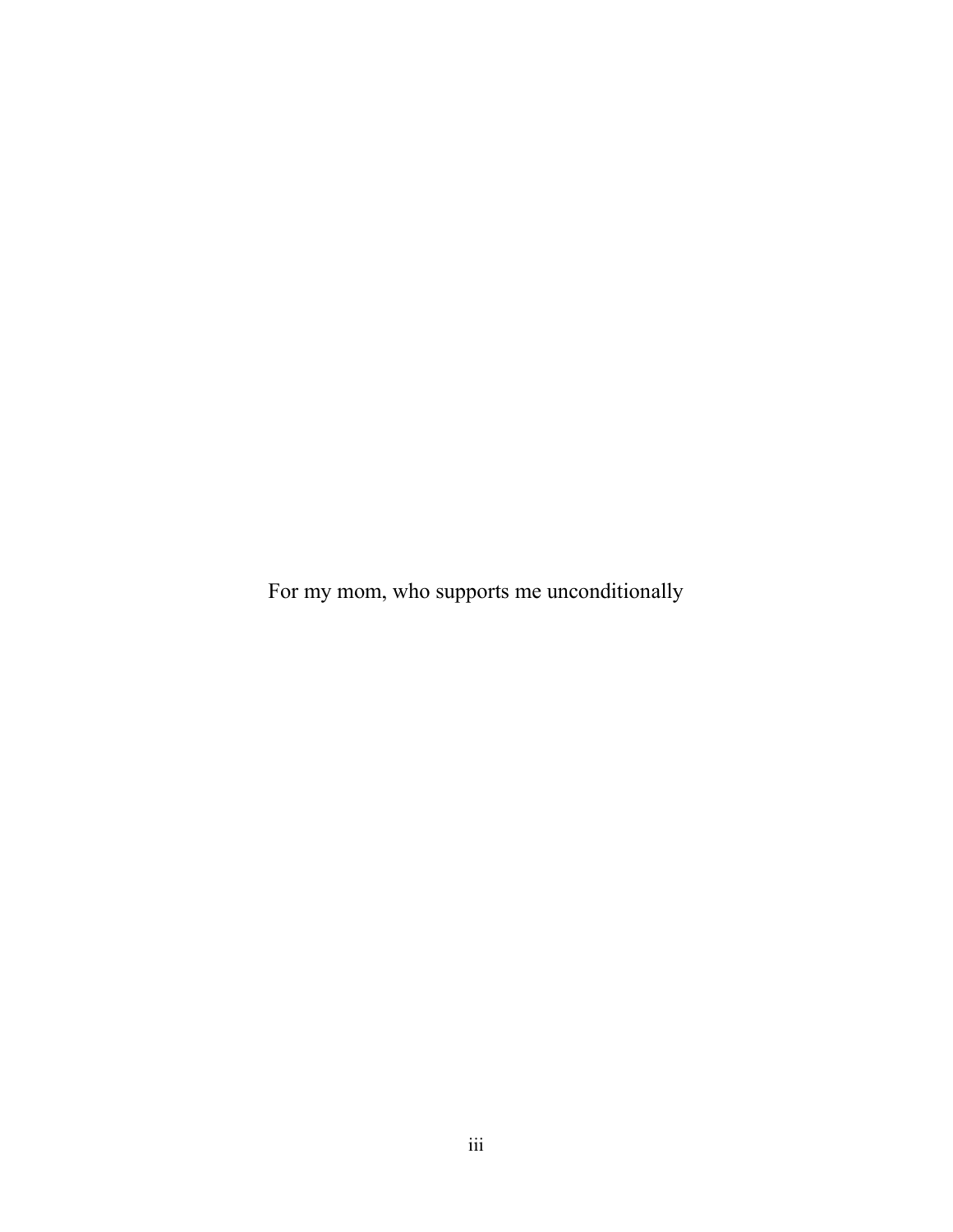### ACKNOWLEDGEMENTS

I would like to thank Dr. Frye as my thesis chair. Her patience and encouragement allowed me to succeed. I would also like to thank my committee member, Dr.

Blevins, for his willingness to help.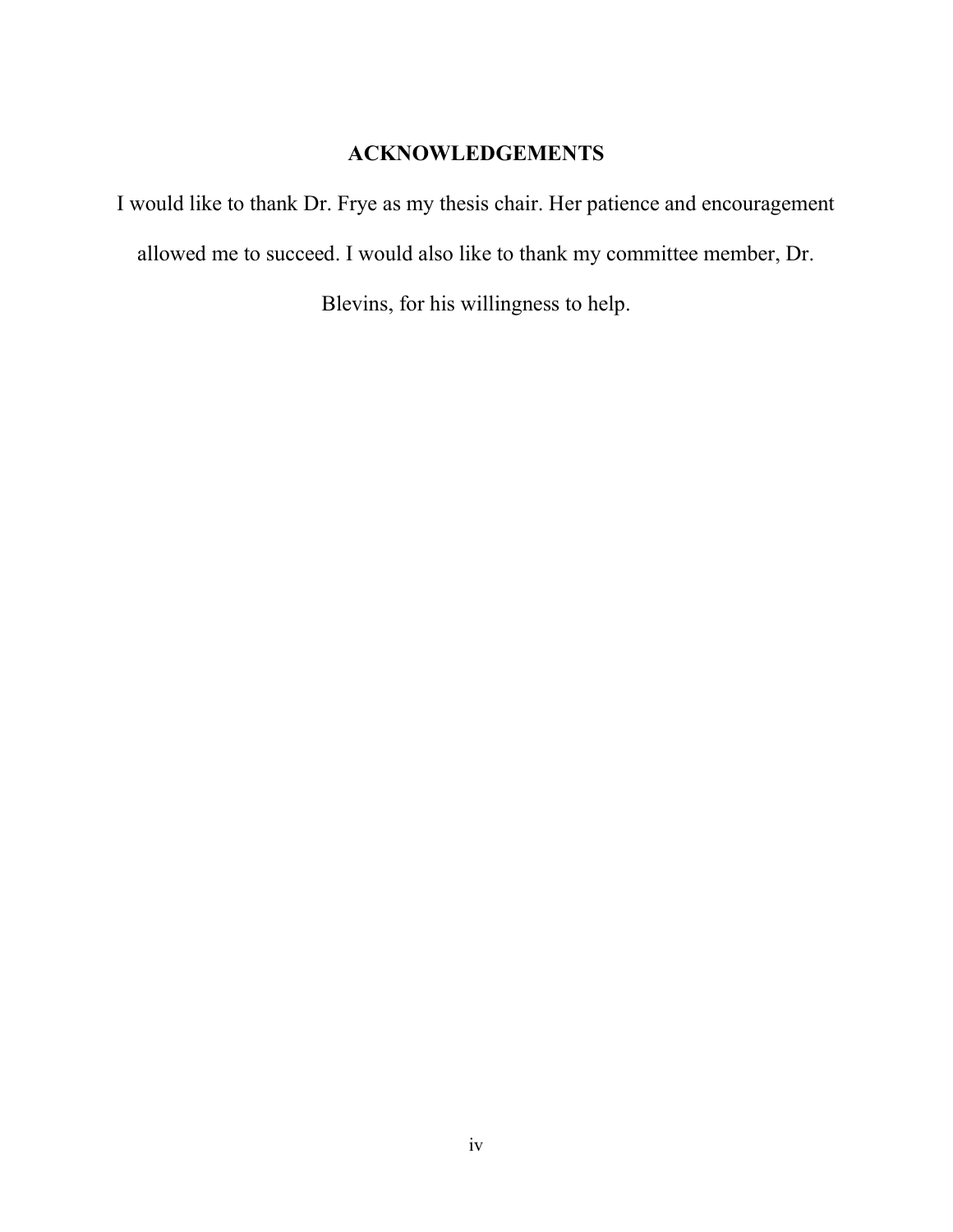## **TABLE OF CONTENTS**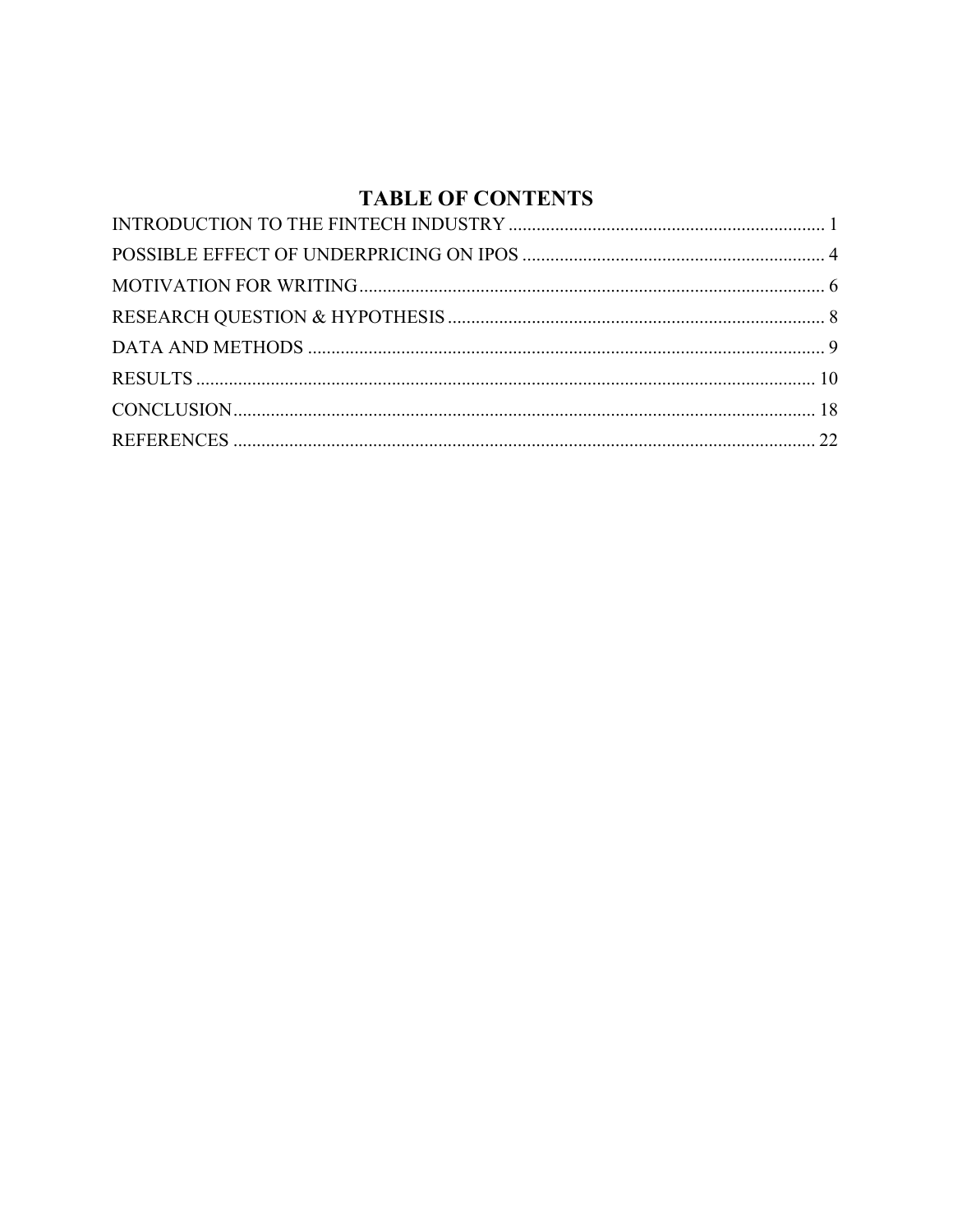# LIST OF TABLES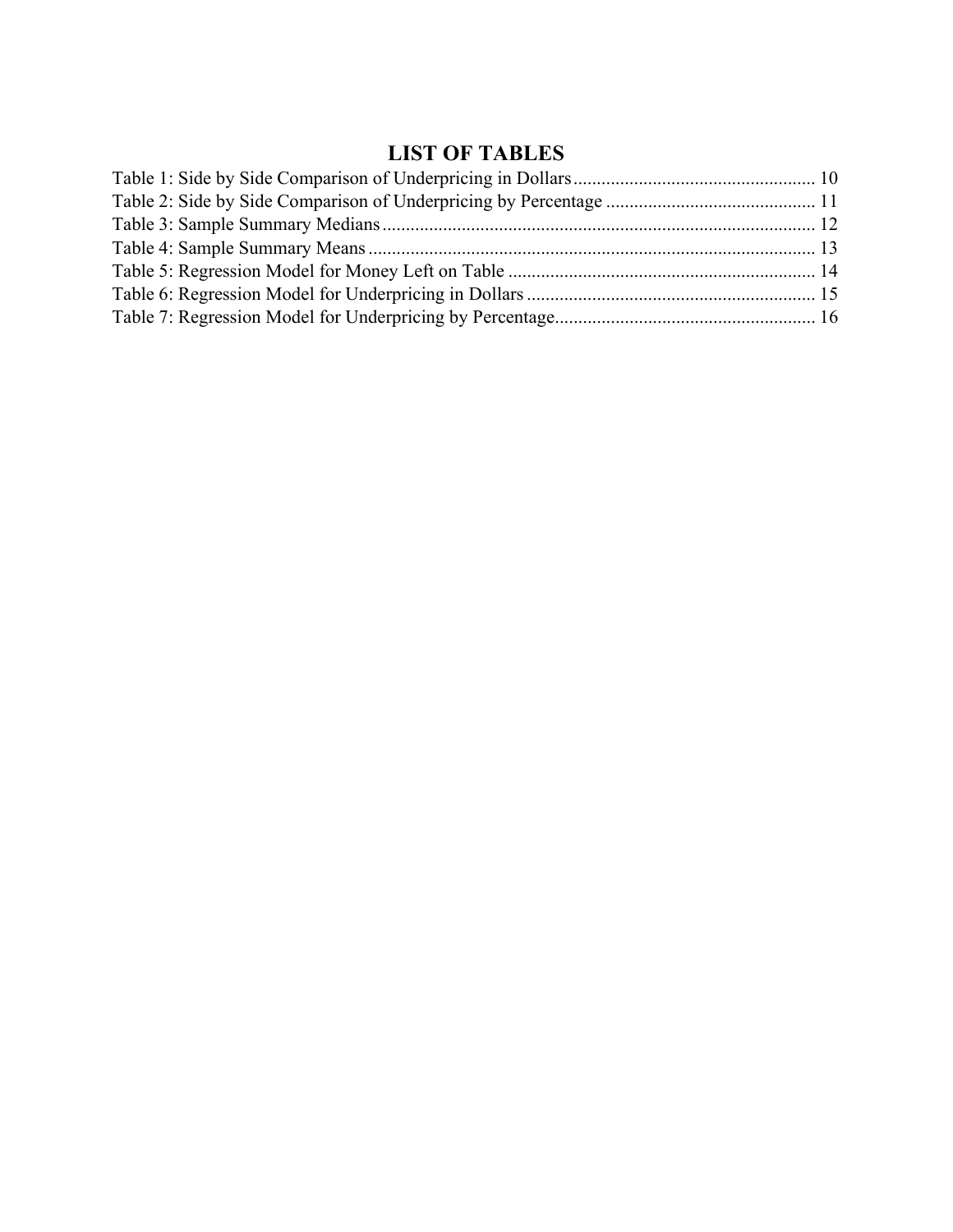## LIST OF FIGURES

|  |  |  | Figure 2: Underpricing on Non-FinTech Stocks with # of Banks Involved Filter 18 |  |
|--|--|--|---------------------------------------------------------------------------------|--|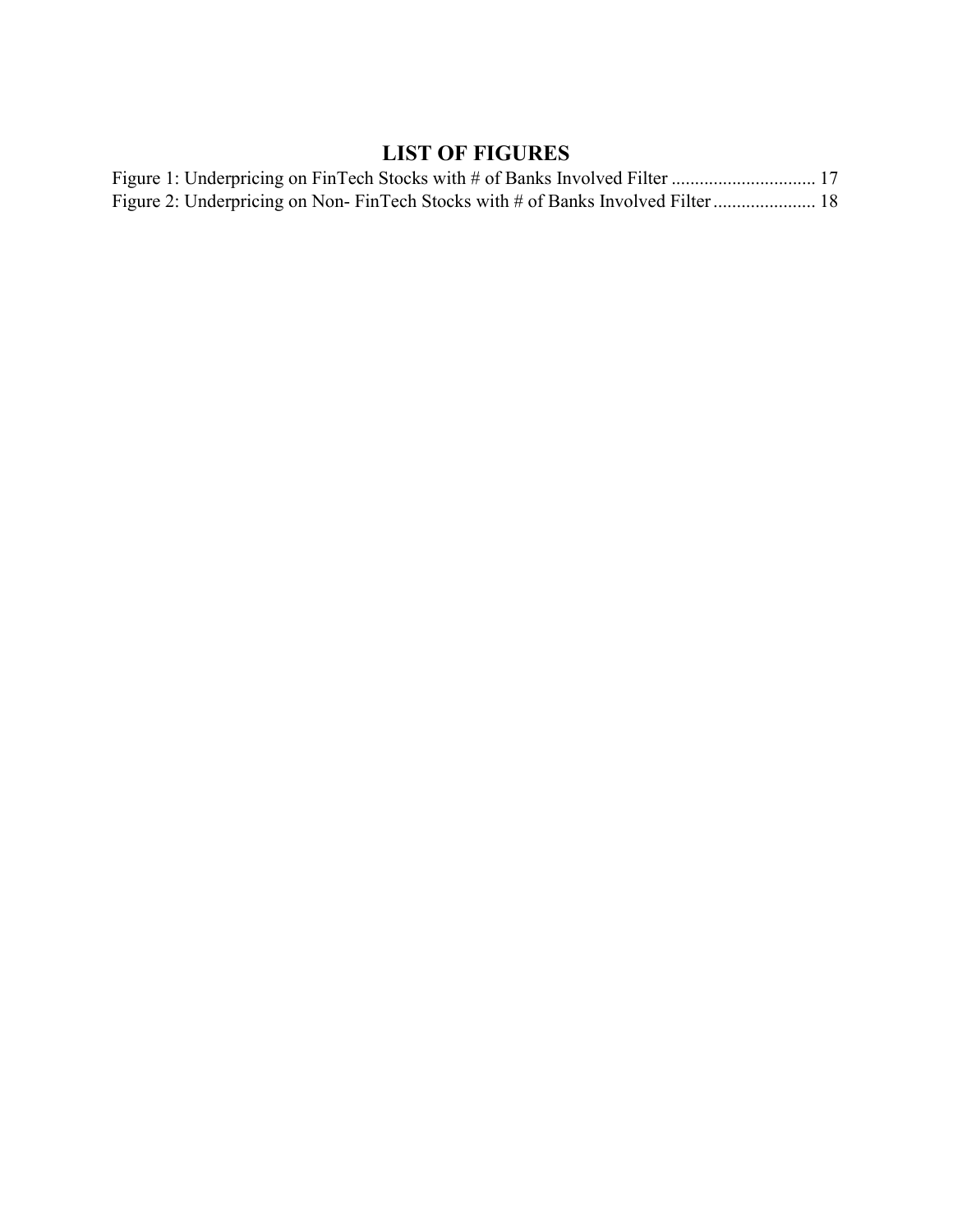#### INTRODUCTION TO THE FINTECH INDUSTRY

As technology has improved in the last few decades, new opportunities to compete in an "internet-based economy" (Gomber et al. 2) have allowed FinTech companies to emerge. FinTech companies are those that operate in the financial technology industry, often replacing a more traditional way of performing a financial service. The FinTech industry is widely regarded as "the digitalization of the financial industry" (3). Services the companies in this sector offer can be separated into seven distinct categories: cybersecurity, mobile transactions, data analytics, blockchain, peer-to-peer, robo-advising, and internet of things (Chen et al. 2063). To offer these types of services companies often have a lot of research and development costs associated with developing their technology. Businesses in this sector handle a *large* amount of data beyond the traditional financial industry. FinTech is bridging a previously unknown gap as a "marriage of financial services and information technology" (Arner et al. 3). Companies in this category are unique to the time, and they are changing the entire financial world.

 There is an increasing amount of opportunity in the FinTech industry as it allows for lower service costs, increasing efficiency, and time saved. However, there is also inherent risk present with these relatively new companies. For one, since this industry is so new little is known about the future of the industry. Market capitalization is growing rapidly as many FinTech companies are in the growth stage. This brings into question both the future profitability and costs associated with running a FinTech business. Companies in this industry may possess more trade secrets than patents, which could be a risk to their intellectual property (Chen et al. 2098). It is especially important to note that research costs are high to start and maintain a FinTech company. Much of the value of companies in this sector is in their intellectual property such as

1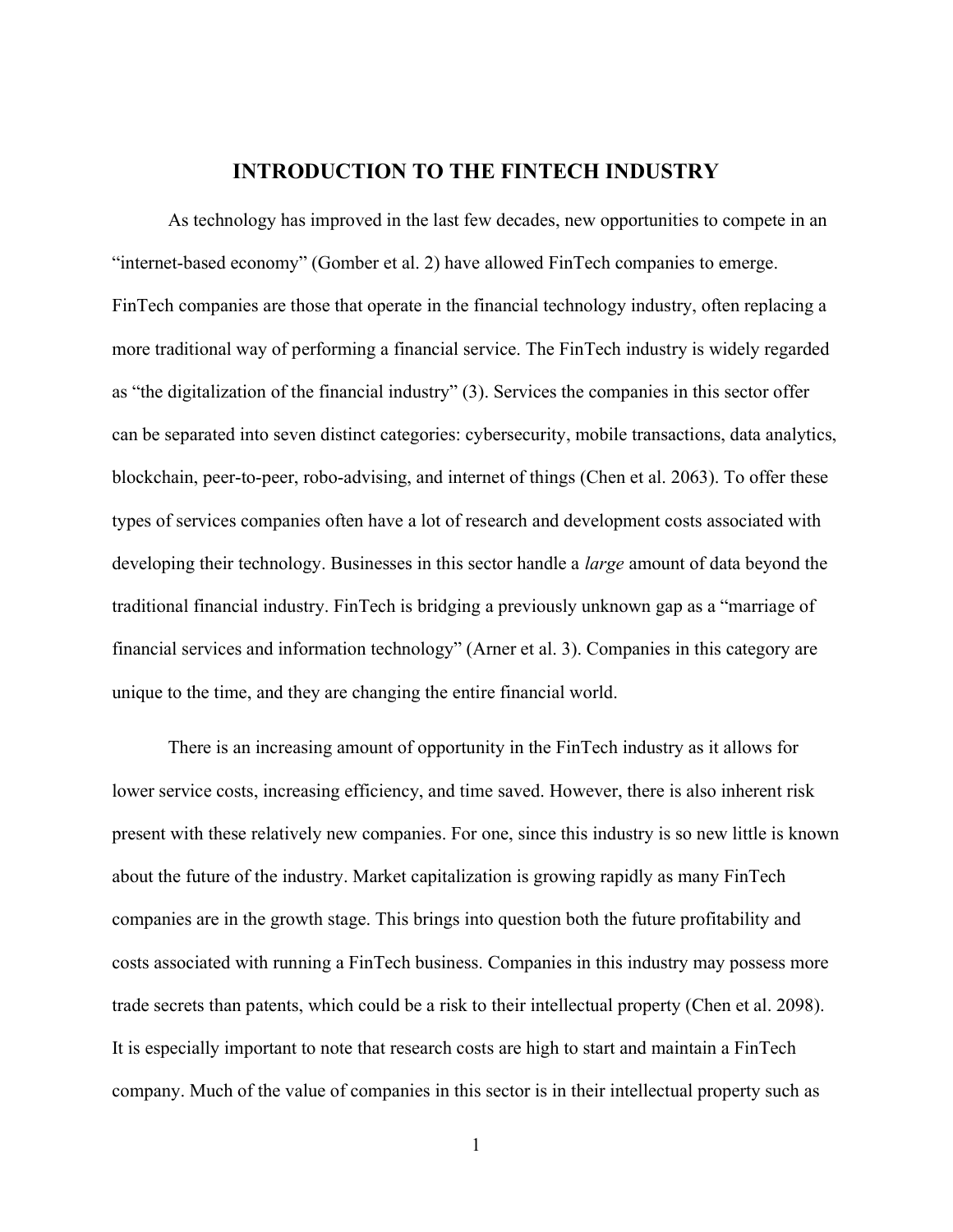algorithms. However, courts have difficulty defining whether computer related ideas are eligible for a patent or if the idea is too abstract. In one case, the use of a regular computer to execute an escrow services for a financial transaction was denied a patent (Covington 3). Many of the companies in the FinTech industry face these challenges. Yet, there is also a risk to the consumer that makes the risk of this industry double-sided. Since this industry is so new, FinTech regulation isn't currently well covered and could hurt consumers. The traditional financial services industry has some of the strictest regulations of any industry, but not all of these rules apply to FinTech companies. The complicated technology of the financial technology industry makes current rules hard to apply as it "change<sup>[s]</sup> and proliferate<sup>[s]</sup> far more quickly than new rules are written" (Knight 3). Regular consumers have access to services that once might have been previously too expensive for the average customer as technology allows for lower costs.

 Without regulation on FinTech companies, consumers are at risk for fraud and there's less transparency available. It creates uncertainty in the market and there is a lack of trust. Different FinTech companies can operate under different rules and methods, bringing a lack of consistency across the industry (23). As the industry continues to grow, regulation for Fintech is receiving increasing intention. However, laws are slow to be made and the complexity of the industry complicates jurisdiction. There continues to be a chasm between traditional financial services and financial technology services in regulation, technology, and overall risk. Consumers gain convenience and lower costs through FinTech, but they are also taking on a higher degree of risk. Risk is elevated for several reasons. There is ease of access into the industry, despite higher research costs than what the average business might have. Innovation and adaption make financial technology easy to spread quickly and widely. Technology also allows FinTech services to circumvent intermediaries that traditional financial servicers must go through. There

2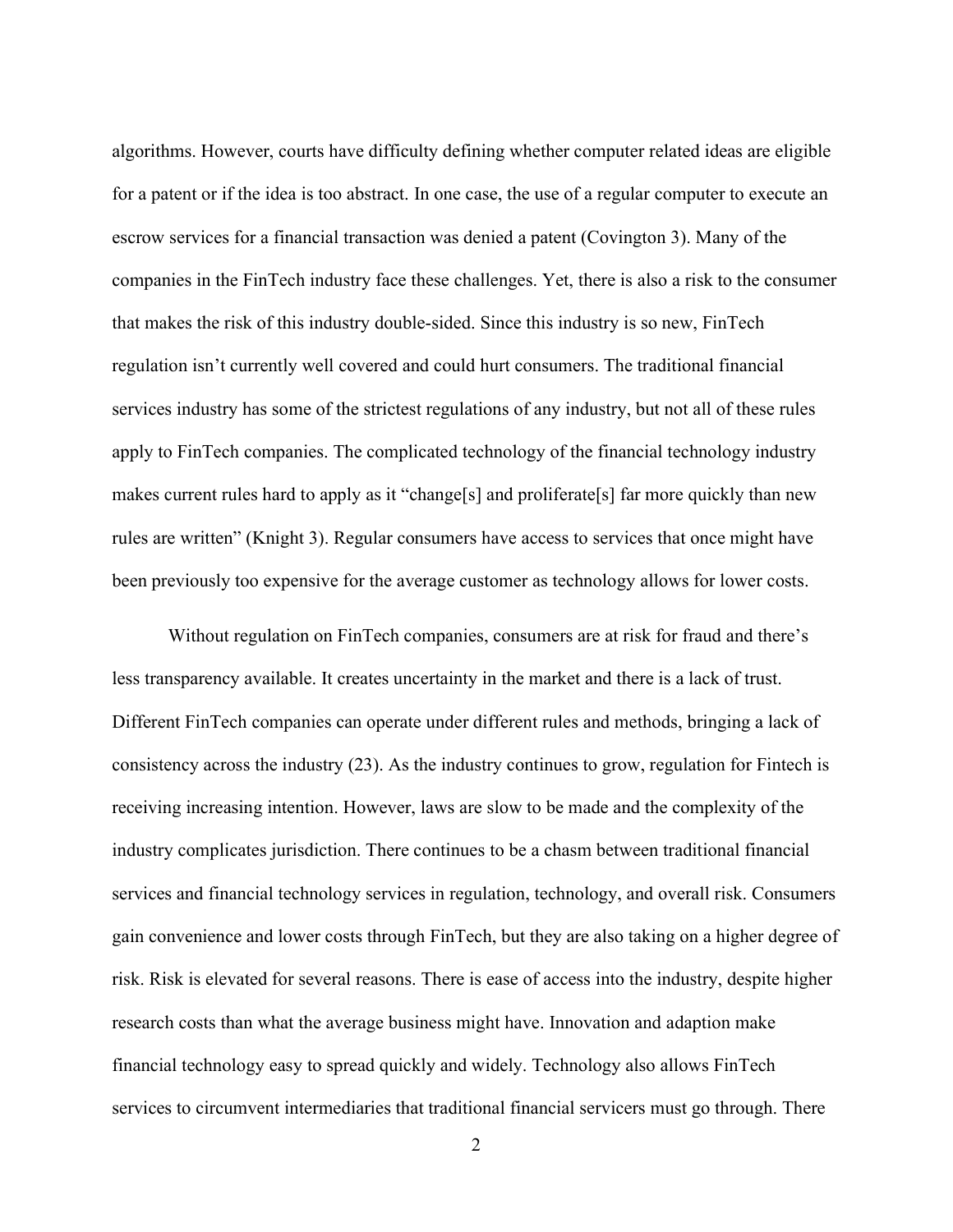are also significantly less barriers as physical technology becomes cheaper and geographic distance becomes inconsequential (23-24).

 The possibilities of the FinTech industry offer excitement but also risk. Investors have an opportunity for a high amount of growth in this industry, yet the unknown brings a great degree of risk. In finance, one of the main principles is that risk requires reward. For this reason, it is likely that the IPOs of the FinTech industry will be affected by underpricing.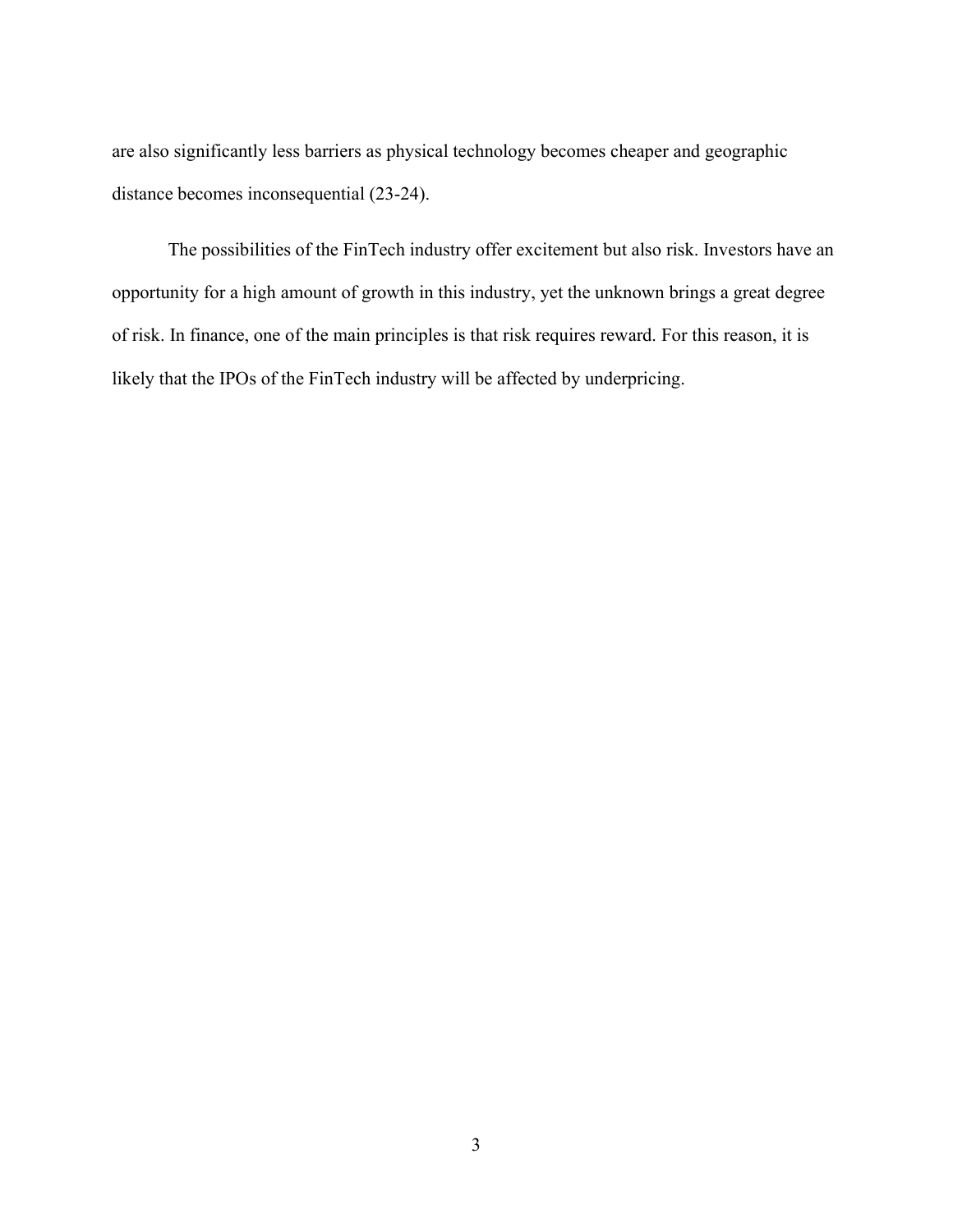#### POSSIBLE EFFECT OF UNDERPRICING ON IPOS

In order for a company to go public, they sell equity through the markets. To do this, companies often need the help of a bank to execute this. Banks work to set the price of the stock with the company who is offering it. In return, banks receive a set fee on all shares, which is called a spread. The degree of "money left on the table" that the company doesn't receive is called aggregate underpricing. Almost every company is affected by this to a certain degree. In 2018 alone of the 134 companies that went public, the average degree of underpricing was 19.1% (Ritter 3). This means that, on average, companies could've received 19.1% more money for their stock than they agreed upon. The reasoning for this is that banks want to guarantee enough investors bid so they don't lose money. Underpricing may ensure that demand of institutional investors is high. There are father complexities to the reason behind underpricing that go beyond the scope of this paper. When pricing a stock, there is a degree of uncertainty. However, there is a lesser degree of underpricing when more information about the company offering the stock is available (Solomon). George Akerlof's well-known lemon theory is applicable to underpricing as well. When an investor is uncertain of the quality of a car, they are unwilling to pay as much for it. The same can be true for stock as investors face a degree of uncertainty when a company first goes public.

 With this logic, companies that have a higher degree of uncertainty will face a higher degree of underpricing. As the FinTech industry is relatively new and there is a lack of regulation, this brings a high degree of uncertainty to investors. However, there is a high amount of predicted growth with this industry as well. This teetering balance between innovation and the unknown calls into question the amount of underpricing these FinTech companies will face.

4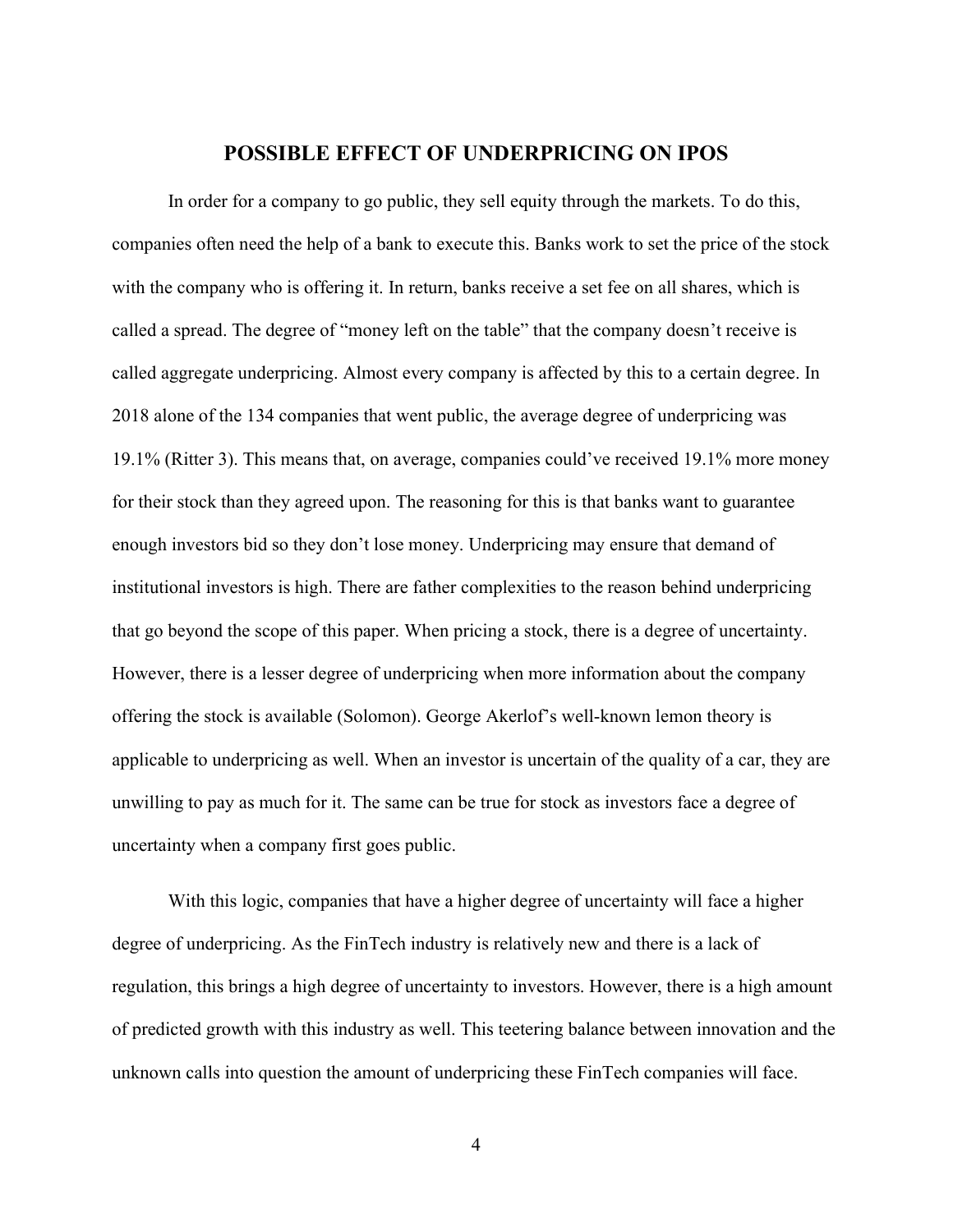Additionally, the amount of underpricing will affect their proceeds based on their number of shares. If they have more shares, they're leaving more "money on the table." Money left on the table is the amount of underpricing per share times the number of shares. It is then possible for companies to have a lower percentage of underpricing, but they may still miss out on more money if they have more shares.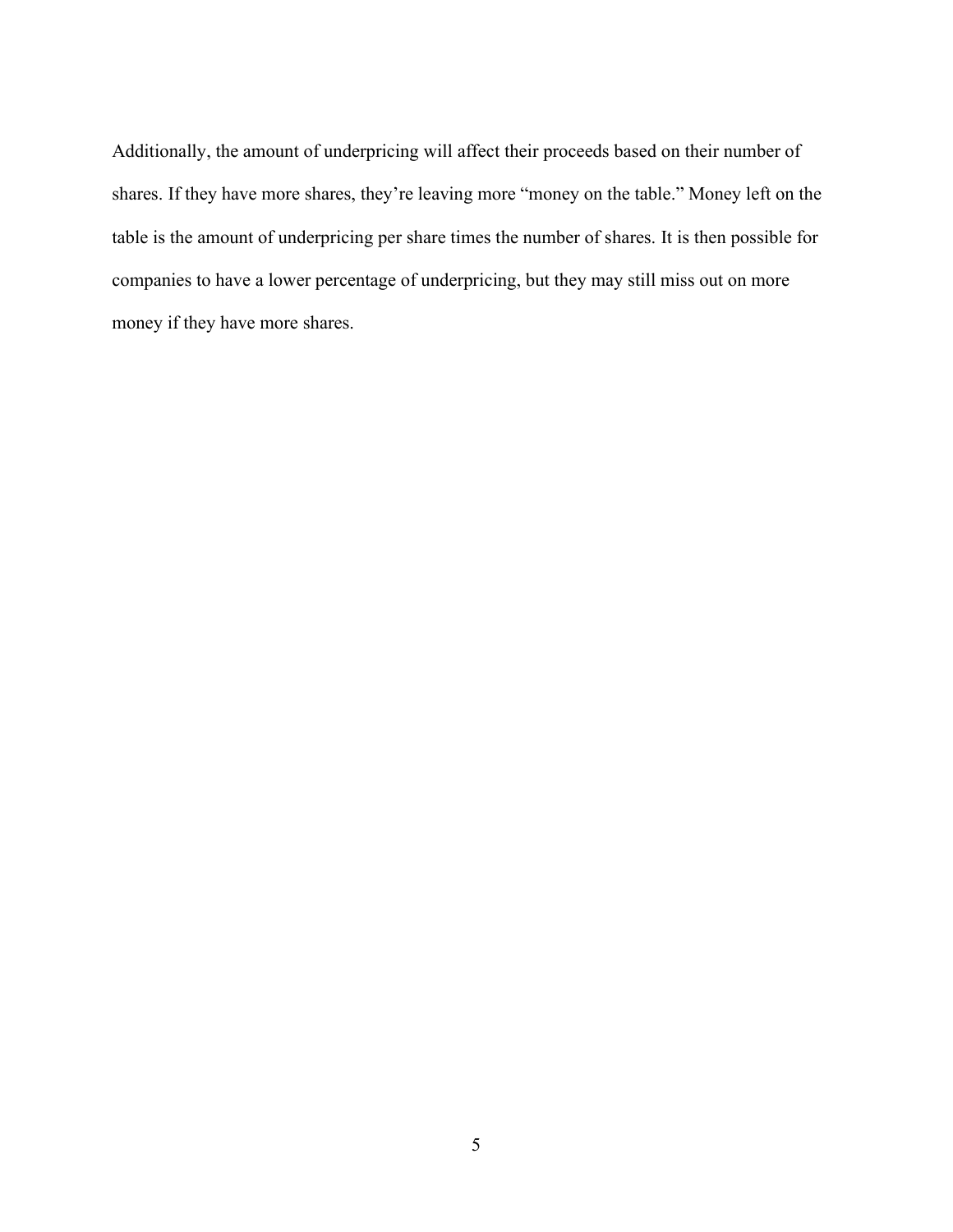#### MOTIVATION FOR WRITING

 Jay Ritter is a prolific researcher on IPOs and their resulting underpricing. His research spans decades of IPOs, showing a steady increase in the percentage of underpricing over the years, with a few anomalies like 2008 (3). While he has studied the effect of underpricing in the technology industry, he has not researched underpricing in the FinTech industry. There are currently no studies on the effect the FinTech industry has on its IPOs by Ritter or any other researchers. There is a gap here in knowledge that can be quantified numerically through a study of IPOs of FinTech companies.

 In addition, little research has been done in general on the FinTech industry itself. Much of the research that has been done explores what a FinTech company constitutes of, the effect of FinTech on consumers, and the lack of regulation in the industry. Gomber et al. covers the current research on FinTech characterizing the industry as a whole. Gomber et al. proposes that FinTech companies can replace traditional services, tend to involve data analytics and a technology focus, and are able to make more agile decisions (2-6). Much of the paper focuses on defining what FinTech is which is needed to understand the industry. Other researchers like Zetsche et al. explore the benefits of what FinTech can offer like efficiency and lower costs, yet they also consider that consumers aren't protected from risks (423-425). Much of the foundation of FinTech research involves classifying it, as technology creates a complex nature for these types of firms.

 However, as this industry starts to grow, there is a knowledge gap on how these industries truly affect the economy and investors. Now that studies have informed the community on what FinTech is, it's time to define its effects. The high degree of uncertainty in

6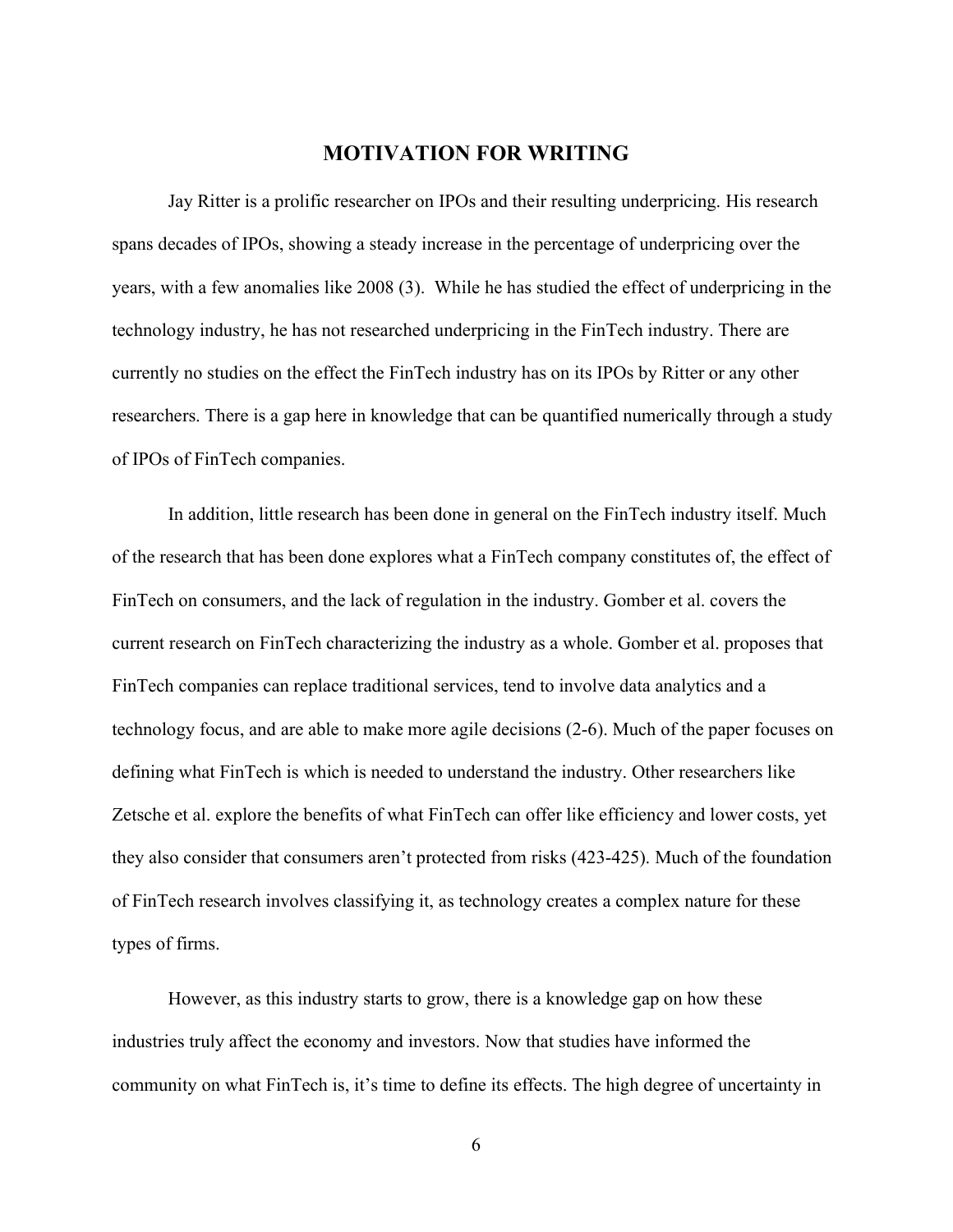this industry will affect investors, but we do not yet understand in what way. There is value in understanding how stock prices may fluctuate from the starting price, as it will help determine the amount of risk investors feel there is in the industry. It also helps FinTech companies better understand their position in the economy.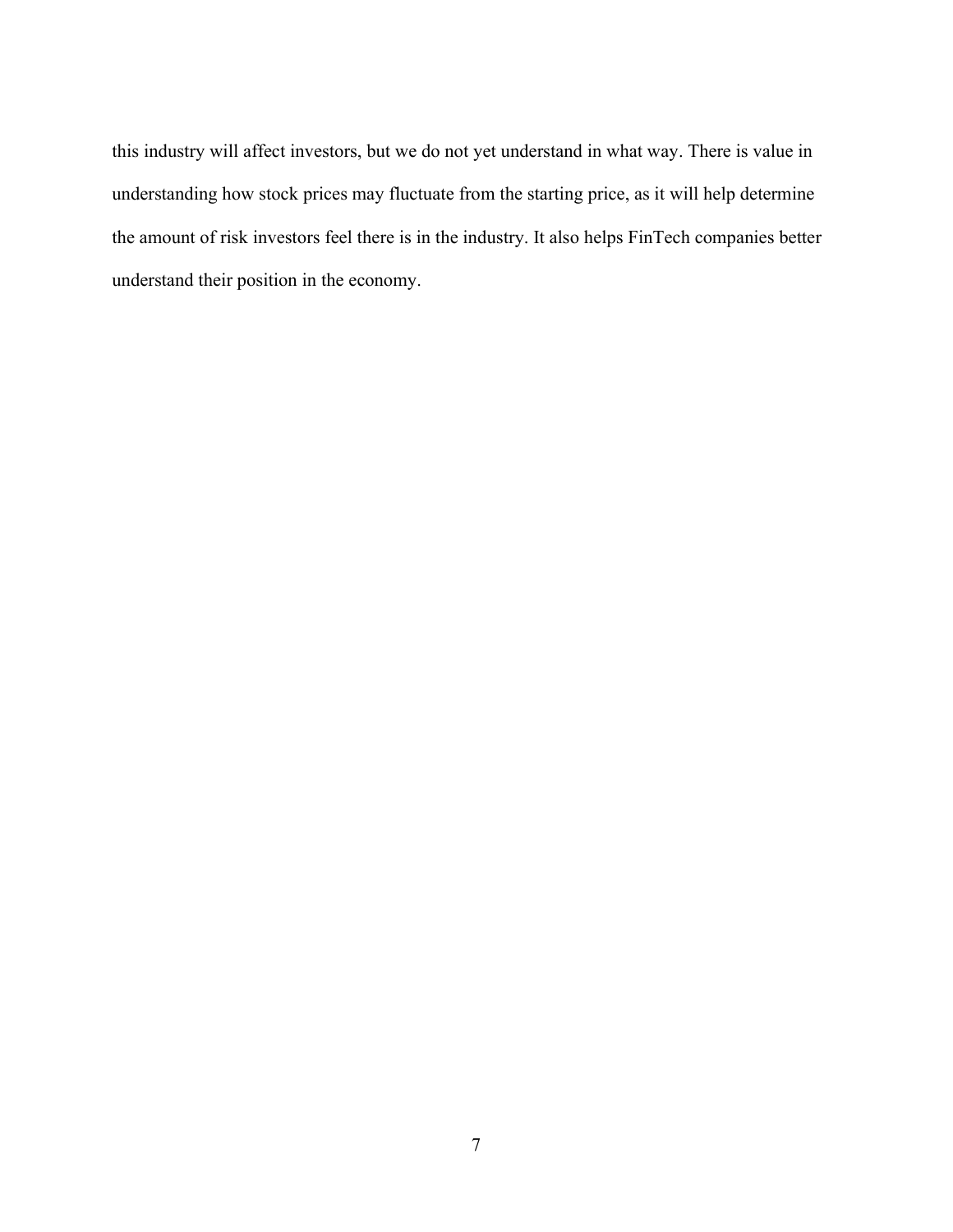#### RESEARCH QUESTION & HYPOTHESIS

 The purpose of this study is to test if there's a higher degree of underpricing on FinTech IPOs than there is on IPOs as a whole. While the percentage of underpricing is high on average at 19.1% on average in the last year (Ritter 3), it is possible the FinTech industry may see a higher or lower average than this. The intention of this study is to find the percentage of underpricing on the FinTech companies that had an IPO and compare it to the percentage of underpricing on companies in other industries. The study considers FinTech companies that fall into one of seven categories: cybersecurity, mobile transactions, data analytics, blockchain, peerto-peer, robo-advising, and internet of things (Chen et al. 2063). This will allow for FinTech companies to be clearly defined and differentiated from other industries.

 I hypothesize that there will be a higher degree of underpricing on FinTech companies as opposed to other industries. I expect that a large amount of uncertainty attributed to a number of sources will make underwriters price the stock at a lower price. The lack of regulation of FinTech, the complexity of the industry, and the lack of mature companies in the business will lead to uncertainty. In turn, I predict this uncertainty will cause a lower starting price for FinTech stocks. Yet, this also means I expect the first day closing price to be higher to reflect the market's consensus about the true value of the firm. I predict due to the future growth of the industry, the high potential reward, and the possibility of new services will entice consumers to pay more for the stock.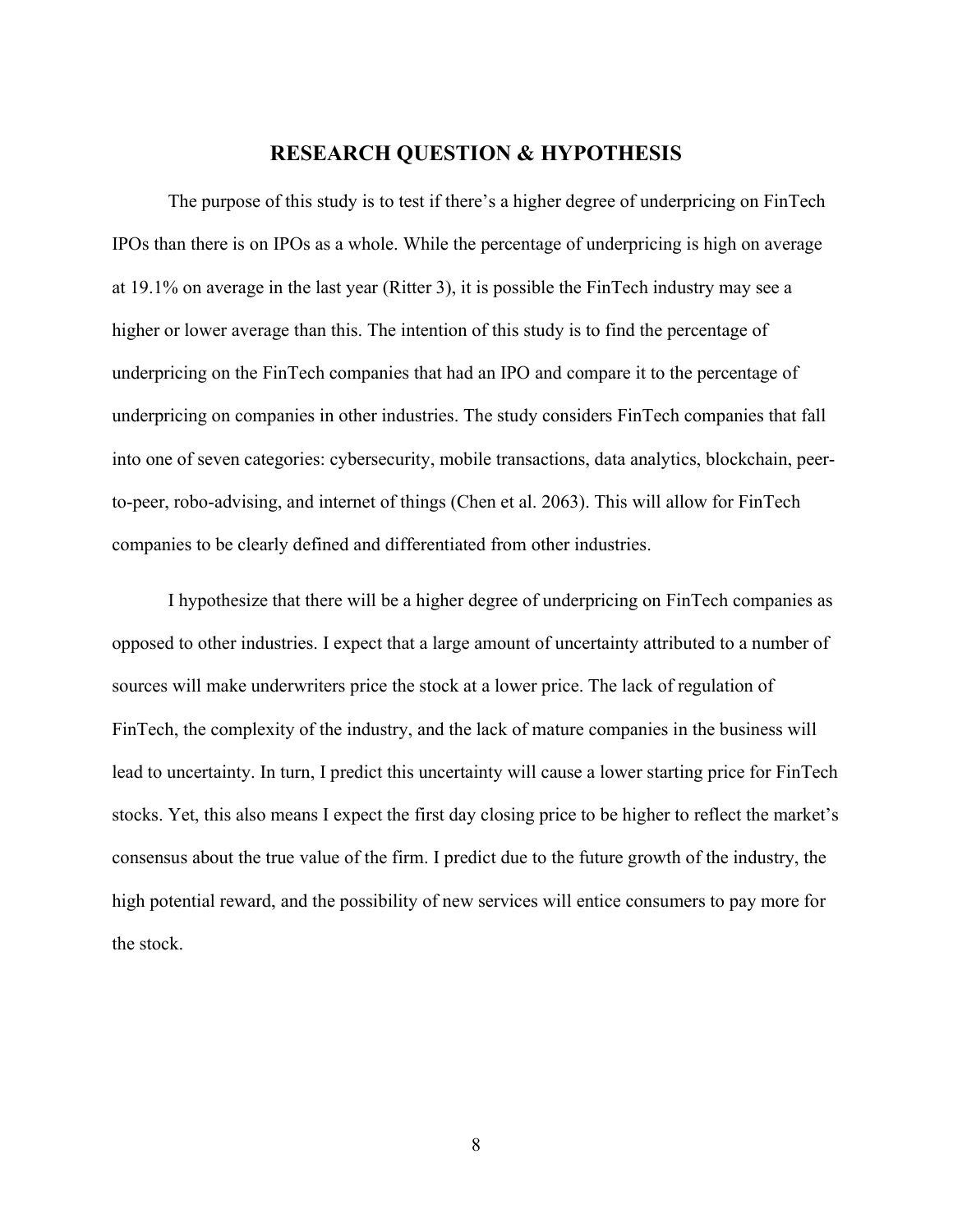#### DATA AND METHODS

To test this hypothesis, this study looks at 30 FinTech IPOs. The research includes offer price, closing price, the degree of underpricing, the year it happened, number of banks involved, amount left on table, number of shares offered, fees per share, and the company's revenue the year before the IPO. My study matches these FinTech IPOs to companies in other industries by year and revenue the year before the IPO. Each FinTech company has a pairing of a non-FinTech company matched by year and similar relative revenue the year before the IPO. All information on company IPOs was sourced from Bloomberg and Net Advantage databases.

 With these variables, I compare them in an Excel table and use formulas to calculate the percent of underpricing. To better analyze and understand these numbers, I use these tables to create visuals in Tableau. These tables depict underpricing percentage in chronological order, and the bigger dots represent more banks involved in the IPO. I used t-tests to test for difference in means of FinTech versus non-FinTech companies in terms of underpricing in dollars, underpricing by percent, offer price, closing price, fees per share, and the number of banks involved. The study calculates the difference in underpricing of a FinTech company versus a company in another industry. The variables of offer price, closing price, fees per share, number of banks involved, shares offered, revenue the year before the IPO, and a dummy variable (representing FinTech or non-FinTech) are used to build regression models for money left of the table, underpricing in dollars, and underpricing percent.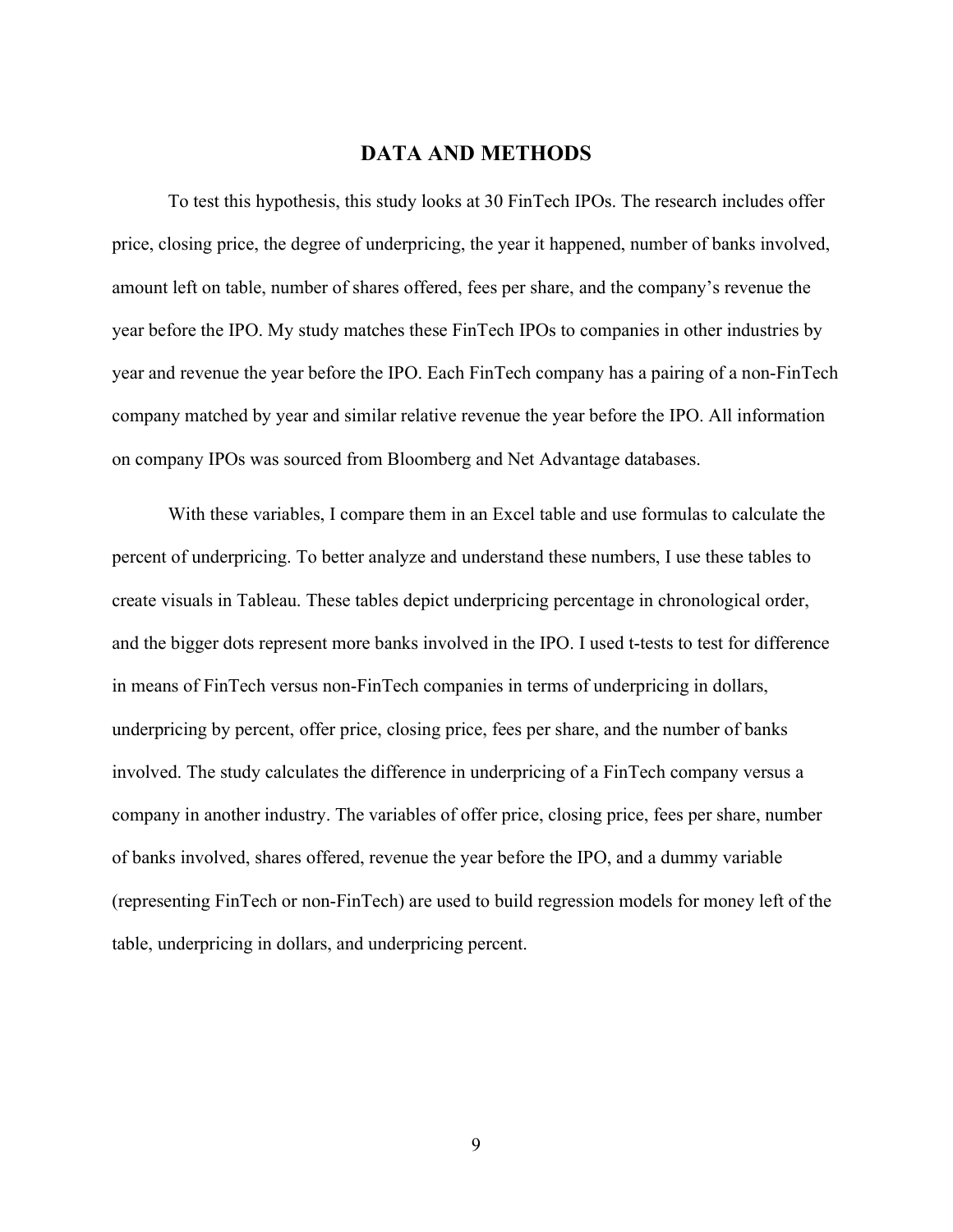### RESULTS

| FinTech                                           | <b>Underpricing \$</b> | Non-FinTech                  | <b>Underpricing \$</b> | Year | <b>Difference \$</b> |
|---------------------------------------------------|------------------------|------------------------------|------------------------|------|----------------------|
| <b>INTU</b>                                       | \$11.75                | <b>SANM</b>                  | \$0.75                 | 1993 | \$11.00              |
| <b>ACIW</b>                                       | \$2.88                 | <b>WSTL</b>                  | \$10.25                | 1995 | $-$7.37$             |
| <b>FDS</b>                                        | \$3.50                 | <b>NUVA</b>                  | \$0.40                 | 1996 | \$3.10               |
| <b>EEFT</b>                                       | \$1.50                 | <b>RMBS</b>                  | \$18.25                | 1997 | $-$16.75$            |
| $\mathop{\rm NN}\nolimits\mathop{\rm I}\nolimits$ | \$0.80                 | $\mathop{\rm CONN}\nolimits$ | \$1.04                 | 2003 | $-$0.24$             |
| <b>CRM</b>                                        | \$6.20                 | <b>NILE</b>                  | \$7.90                 | 2004 | $-$1.70$             |
| <b>WEX</b>                                        | $-$0.90$               | <b>UARM</b>                  | \$12.01                | 2005 | $-$12.91$            |
| MA                                                | \$7.00                 | JCG                          | \$5.55                 | 2006 | \$1.45               |
| ${\bf G}$                                         | \$2.75                 | CNK                          | $-$0.09$               | 2007 | \$2.84               |
| <b>VRSK</b>                                       | \$5.22                 | <b>VSI</b>                   | \$0.95                 | 2009 | \$4.27               |
| <b>NTSP</b>                                       | \$2.00                 | <b>TSLA</b>                  | \$6.89                 | 2010 | $-$ \$4.89           |
| <b>GDOT</b>                                       | \$7.99                 | <b>SODA</b>                  | \$4.12                 | 2010 | \$3.87               |
| <b>ENV</b>                                        | \$1.23                 | <b>MXL</b>                   | \$4.70                 | 2010 | $-$ \$3.47           |
| <b>SSNC</b>                                       | \$0.08                 | <b>JKS</b>                   | \$0.01                 | 2010 | \$0.07               |
| FLT                                               | \$4.25                 | <b>GNRC</b>                  | $-$0.16$               | 2010 | \$4.41               |
| <b>RATE</b>                                       | \$0.34                 | <b>LNKD</b>                  | \$49.25                | 2011 | $-$ \$48.91          |
| PFMT                                              | \$1.60                 | <b>LOCK</b>                  | $-$0.64$               | 2012 | \$2.24               |
| <b>GWRE</b>                                       | \$4.12                 | <b>PRSS</b>                  | \$0.03                 | 2012 | \$4.09               |
| <b>WP</b>                                         | \$2.50                 | RH                           | \$7.10                 | 2012 | $-$4.60$             |
| ${\rm LC}$                                        | \$8.43                 | LOCO                         | \$9.03                 | 2014 | $-$0.60$             |
| <b>ONDK</b>                                       | \$7.98                 | <b>FRPT</b>                  | \$4.11                 | 2014 | \$3.87               |
| <b>SYF</b>                                        | \$0.00                 | MIK                          | \$0.05                 | 2014 | $-$0.05$             |
| <b>TNET</b>                                       | \$3.10                 | <b>VA</b>                    | \$7.00                 | 2014 | $-$ \$3.90           |
| QTWO                                              | \$2.17                 | <b>RUBI</b>                  | \$5.09                 | 2014 | $-$ \$2.92           |
| SQ                                                | \$4.07                 | <b>MTCH</b>                  | \$2.74                 | 2015 | \$1.33               |
| ${\rm FDC}$                                       | $-$ \$0.25             | PFGC                         | \$2.18                 | 2015 | $-$ \$2.43           |
| <b>VIRT</b>                                       | \$3.18                 | <b>FIT</b>                   | \$9.68                 | 2015 | $-$ \$6.50           |
| $\mathbf{BL}$                                     | \$6.70                 | <b>MRAM</b>                  | \$0.02                 | 2016 | \$6.68               |
| <b>ELVT</b>                                       | \$1.26                 | <b>FNKO</b>                  | $-$ \$4.93             | 2017 | \$6.19               |
| PAGS                                              | \$7.70                 | DBX                          | \$7.48                 | 2018 | \$0.22               |
| Average                                           | \$3.64                 |                              | \$5.69                 |      | $-$ \$2.05           |

Table 1: Side by Side Comparison of Underpricing in Dollars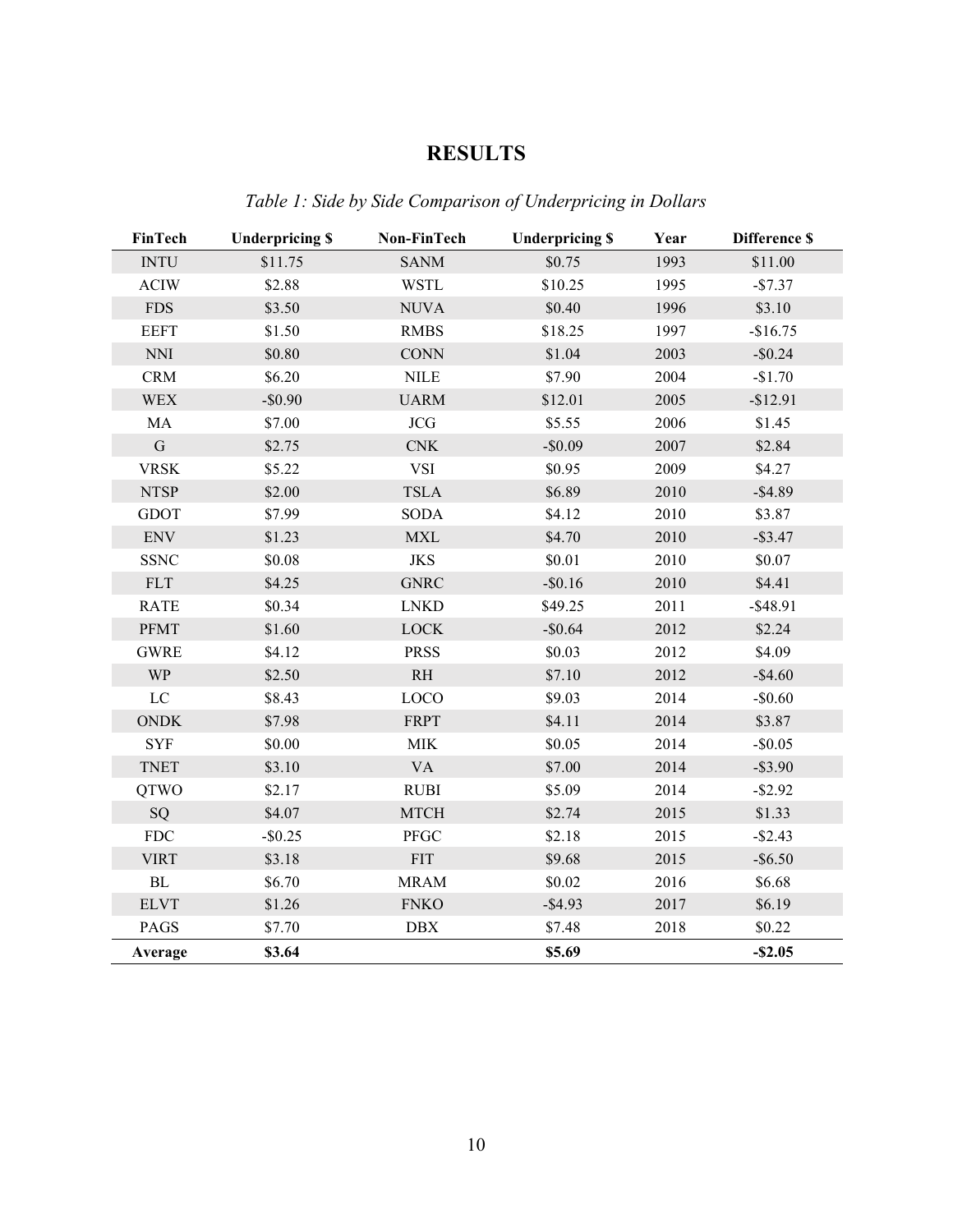| <b>FinTech</b>                                    | <b>Underpricing %</b> | Non-FinTech  | Underpricing % | Year | Difference % |
|---------------------------------------------------|-----------------------|--------------|----------------|------|--------------|
| <b>INTU</b>                                       | 58.75%                | <b>SANM</b>  | 7.50%          | 1993 | 51.25%       |
| <b>ACIW</b>                                       | 19.20%                | <b>WSTL</b>  | 78.85%         | 1995 | $-59.65%$    |
| <b>FDS</b>                                        | 20.59%                | <b>NUVA</b>  | 3.64%          | 1996 | 16.95%       |
| <b>EEFT</b>                                       | 11.11%                | <b>RMBS</b>  | 152.08%        | 1997 | $-140.97\%$  |
| $\mathop{\rm NN}\nolimits\mathop{\rm I}\nolimits$ | 3.81%                 | <b>CONN</b>  | 7.43%          | 2003 | $-3.62%$     |
| CRM                                               | 56.36%                | <b>NILE</b>  | 38.54%         | 2004 | 17.83%       |
| <b>WEX</b>                                        | $-5.00\%$             | <b>UARM</b>  | 92.38%         | 2005 | $-97.38%$    |
| MA                                                | 17.95%                | JCG          | 27.75%         | 2006 | $-9.80%$     |
| ${\bf G}$                                         | 19.64%                | $\rm CNK$    | $-0.47%$       | 2007 | 20.12%       |
| <b>VRSK</b>                                       | 23.73%                | <b>VSI</b>   | 5.59%          | 2009 | 18.14%       |
| <b>NTSP</b>                                       | 18.18%                | <b>TSLA</b>  | 40.53%         | 2010 | $-22.35%$    |
| <b>GDOT</b>                                       | 22.19%                | <b>SODA</b>  | 20.60%         | 2010 | 1.59%        |
| <b>ENV</b>                                        | 13.67%                | <b>MXL</b>   | 33.57%         | 2010 | $-19.90\%$   |
| <b>SSNC</b>                                       | 0.53%                 | <b>JKS</b>   | 0.09%          | 2010 | 0.44%        |
| <b>FLT</b>                                        | 18.48%                | <b>GNRC</b>  | $-1.23%$       | 2010 | 19.71%       |
| <b>RATE</b>                                       | 2.27%                 | <b>LNKD</b>  | 109.44%        | 2011 | $-107.18%$   |
| <b>PFMT</b>                                       | 17.78%                | <b>LOCK</b>  | $-7.11%$       | 2012 | 24.89%       |
| <b>GWRE</b>                                       | 31.69%                | <b>PRSS</b>  | 0.16%          | 2012 | 31.53%       |
| <b>WP</b>                                         | 14.71%                | RH           | 29.58%         | 2012 | $-14.88%$    |
| $\rm LC$                                          | 56.20%                | LOCO         | 60.20%         | 2014 | $-4.00%$     |
| $\mathop{\rm ONDK}$                               | 39.90%                | <b>FRPT</b>  | 27.40%         | 2014 | 12.50%       |
| <b>SYF</b>                                        | $0.00\%$              | $\text{MIK}$ | 0.29%          | 2014 | $-0.29%$     |
| <b>TNET</b>                                       | 19.38%                | <b>VA</b>    | 30.43%         | 2014 | $-11.06%$    |
| <b>QTWO</b>                                       | 16.69%                | <b>RUBI</b>  | 33.93%         | 2014 | $-17.24%$    |
| SQ                                                | 45.22%                | <b>MTCH</b>  | 22.83%         | 2015 | 22.39%       |
| ${\rm FDC}$                                       | $-1.56%$              | ${\rm PFGC}$ | 11.47%         | 2015 | $-13.04%$    |
| <b>VIRT</b>                                       | 16.74%                | <b>FIT</b>   | 48.40%         | 2015 | $-31.66%$    |
| ${\rm BL}$                                        | 39.41%                | <b>MRAM</b>  | 0.25%          | 2016 | 39.16%       |
| <b>ELVT</b>                                       | 19.38%                | <b>FNKO</b>  | $-41.08%$      | 2017 | 60.47%       |
| PAGS                                              | 35.81%                | $\rm DBX$    | 35.62%         | 2018 | 0.19%        |
| Average                                           | 21.76%                |              | 28.96%         |      | $-7.20\%$    |

Table 2: Side by Side Comparison of Underpricing by Percentage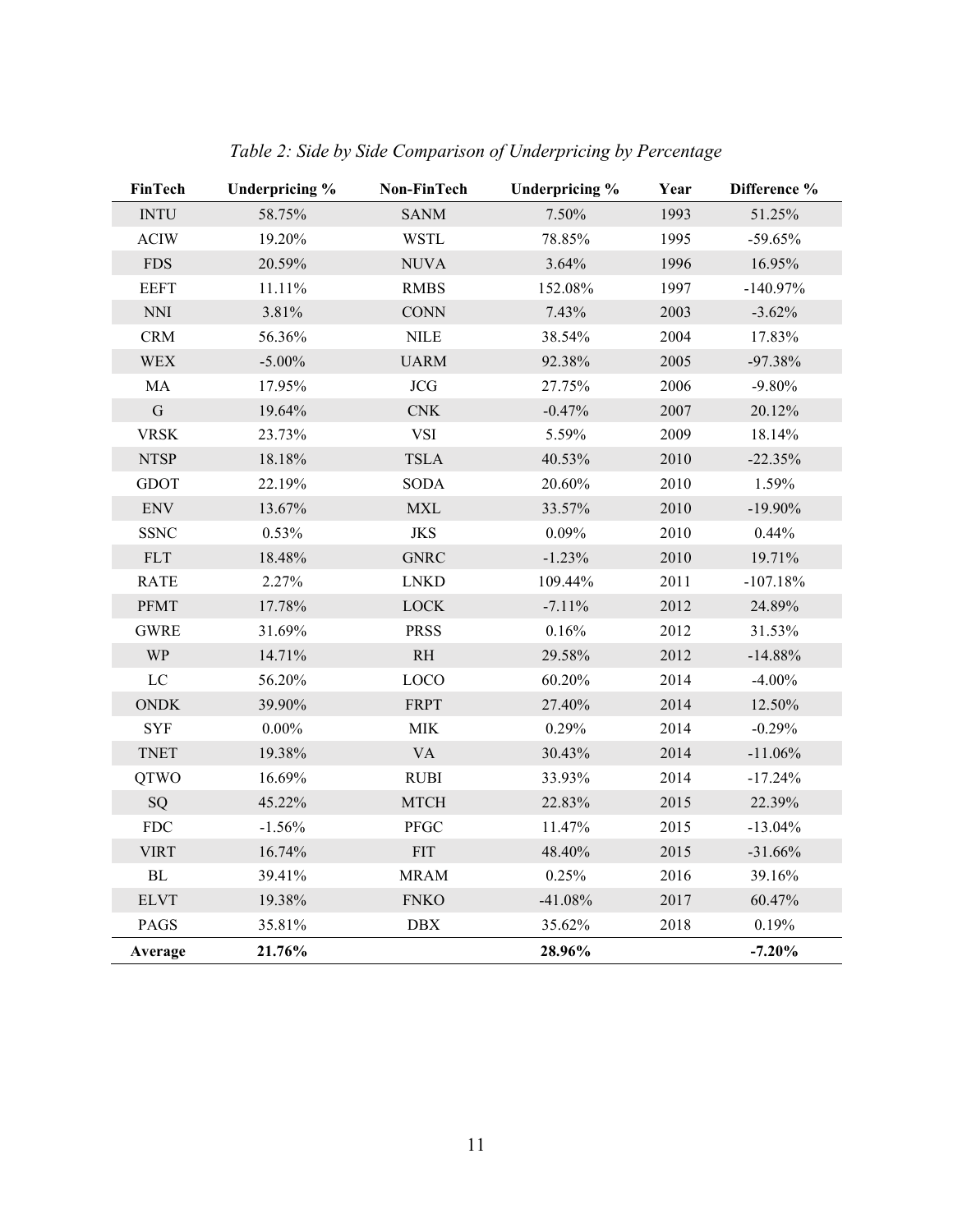|                     | <b>FinTech Stocks Median</b> | <b>Non-FinTech Stocks Median</b> |
|---------------------|------------------------------|----------------------------------|
|                     |                              |                                  |
| Underpricing \$     | \$2.99                       | \$4.12                           |
| Underpricing %      | 18.84%                       | 25.12%                           |
| Money Left on Table | \$41,904,600                 | \$29,916,635                     |
| Offer Price         | \$16.00                      | \$15.00                          |
| Closing Price       | \$18.49                      | \$19.60                          |
| Fees Per Share      | \$0.91                       | \$1.01                           |
| Shares Offered      | 14,420,000                   | 8,468,039                        |
| # of Banks Involved | 6.00                         | 6.00                             |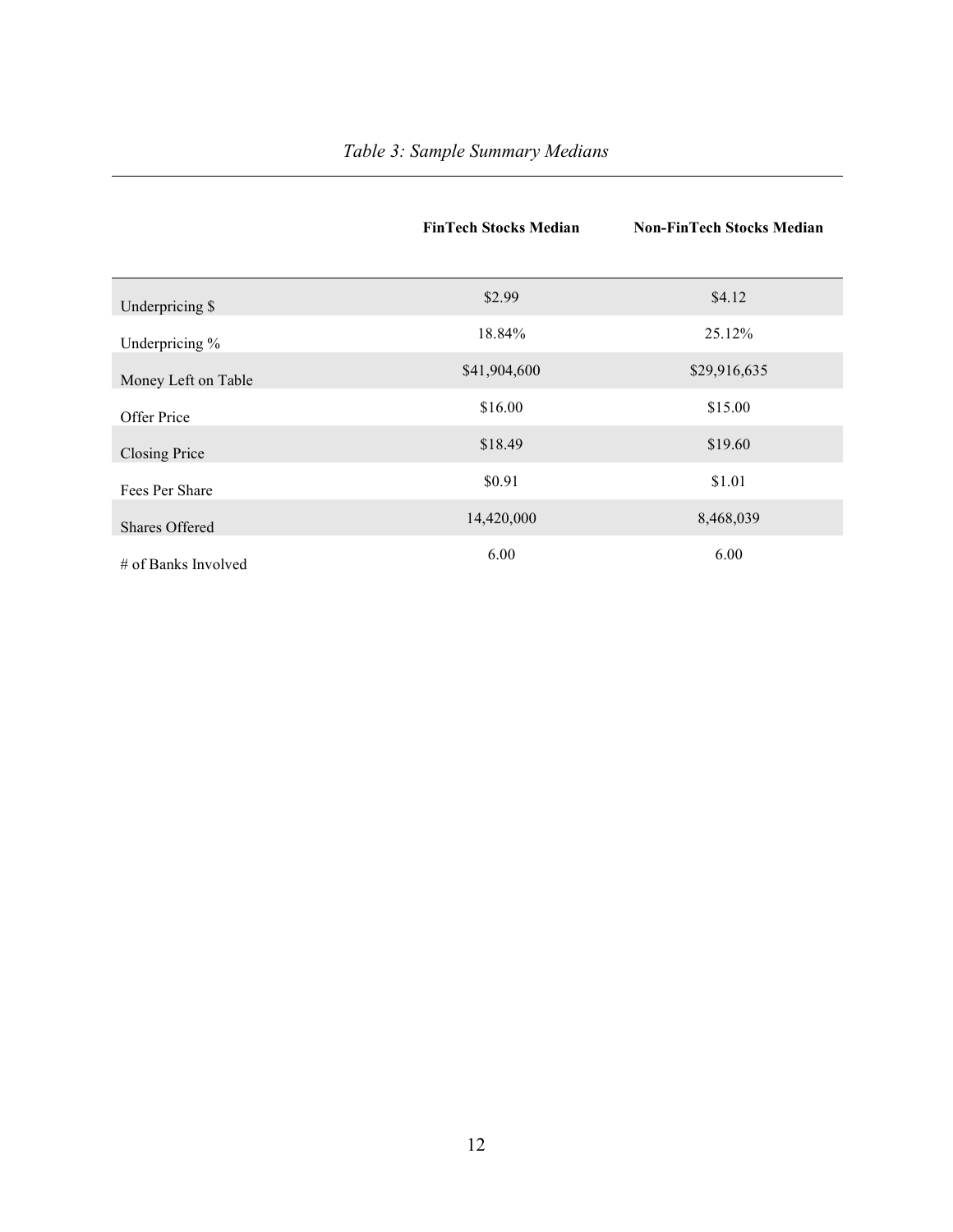|                        | <b>FinTech</b><br><b>Stocks Mean</b> | Non-<br><b>FinTech</b><br><b>Stocks</b><br>Mean | <b>FinTech</b><br><b>Stocks</b><br><b>Standard</b><br>Deviation $\sigma$ | Non-<br><b>FinTech</b><br><b>Stocks</b><br><b>Standard</b><br>Deviation $\sigma$ | <b>T-Statistic</b> | P-value |
|------------------------|--------------------------------------|-------------------------------------------------|--------------------------------------------------------------------------|----------------------------------------------------------------------------------|--------------------|---------|
| Underpricing \$        | \$3.64                               | \$5.69                                          | \$3.12                                                                   | \$9.52                                                                           | $-1.12$            | 0.27    |
| Underpricing %         | 21.76%                               | 28.96%                                          | 17.12%                                                                   | 38.79%                                                                           | $-0.93$            | 0.36    |
| Money Left on<br>Table | \$112,007,660                        | \$61,948,369                                    | \$216,545,231                                                            | \$102,944,469                                                                    | 1.29               | 0.21    |
| Offer Price            | \$17.15                              | \$16.62                                         | \$7.06                                                                   | \$6.83                                                                           | 0.30               | 0.76    |
| Closing Price          | \$20.79                              | \$22.31                                         | \$8.81                                                                   | \$15.36                                                                          | $-0.47$            | 0.64    |
| Fees Per Share         | \$1.01                               | \$1.09                                          | \$0.43                                                                   | \$0.47                                                                           | $-0.67$            | 0.51    |
| Shares Offered         | 33,941,000                           | 12,502,059                                      | 43, 316, 139                                                             | 3,536                                                                            | 2.64               | 0.01    |
| # of Banks<br>Involved | 7.53                                 | 6.80                                            | 6.06                                                                     | 3.60                                                                             | 0.57               | 0.57    |

Table 4: Sample Summary Means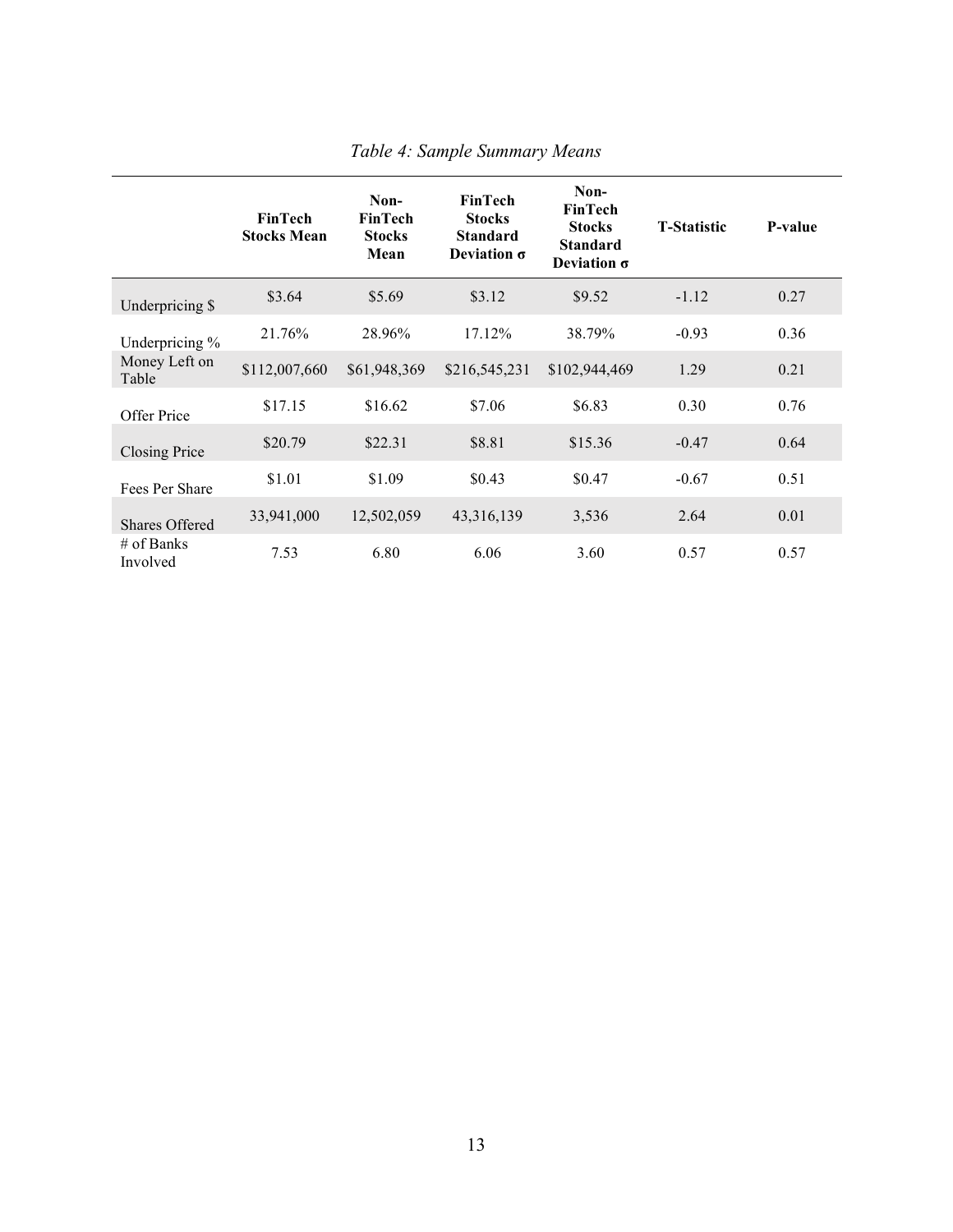|                                     | <b>Coefficients</b> | <b>T-Statistic</b> | P-value |
|-------------------------------------|---------------------|--------------------|---------|
| Intercept                           | (2,025,241.89)      | $-0.0386$          | 0.9693  |
| Shares Offered                      | 2.71                | 2.9395             | 0.0049  |
| Offer Price                         | 34, 764, 204. 71    | 3.4459             | 0.0011  |
| $\#$ of Banks Involved              | (14, 445, 520.96)   | $-3.0397$          | 0.0037  |
| Fees Per Share                      | (387, 976, 317.97)  | $-2.5418$          | 0.0140  |
| Revenue Year Before IPO in Millions | (24, 648.50)        | $-3.4097$          | 0.0013  |
| Dummy FinTech or Non-FinTech        | (39,772,263.15)     | $-1.1956$          | 0.2372  |
| <b>R-Square</b>                     | 56.37%              |                    |         |

# Table 5: Regression Model for Money Left on Table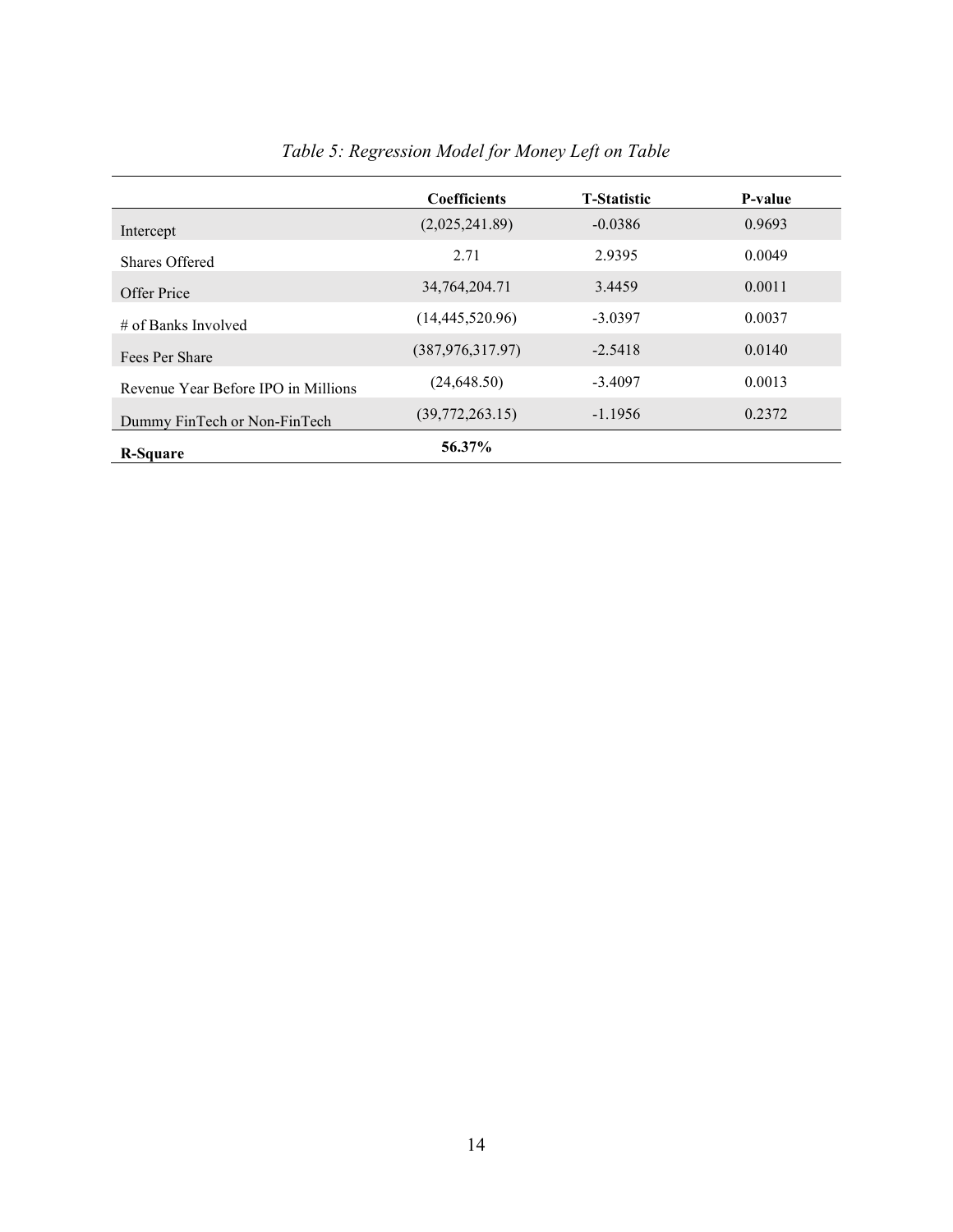|                                     | <b>Coefficients</b> | <b>T-Statistic</b> | P-value |
|-------------------------------------|---------------------|--------------------|---------|
| Intercept                           | $-4.34$             | $-1.86$            | 0.07    |
| Shares Offered                      | 0.00                | 1.68               | 0.10    |
| Offer Price                         | 0.02                | 0.05               | 0.96    |
| $\#$ of Banks Involved              | $-0.37$             | $-1.76$            | 0.08    |
| Fees Per Share                      | 10.59               | 1.56               | 0.12    |
| Revenue Year Before IPO in Millions | 0.00                | $-0.74$            | 0.46    |
| Dummy FinTech or Non-FinTech        | $-2.38$             | $-1.61$            | 0.11    |
| <b>R-Square</b>                     | 50.75%              |                    |         |

# Table 6: Regression Model for Underpricing in Dollars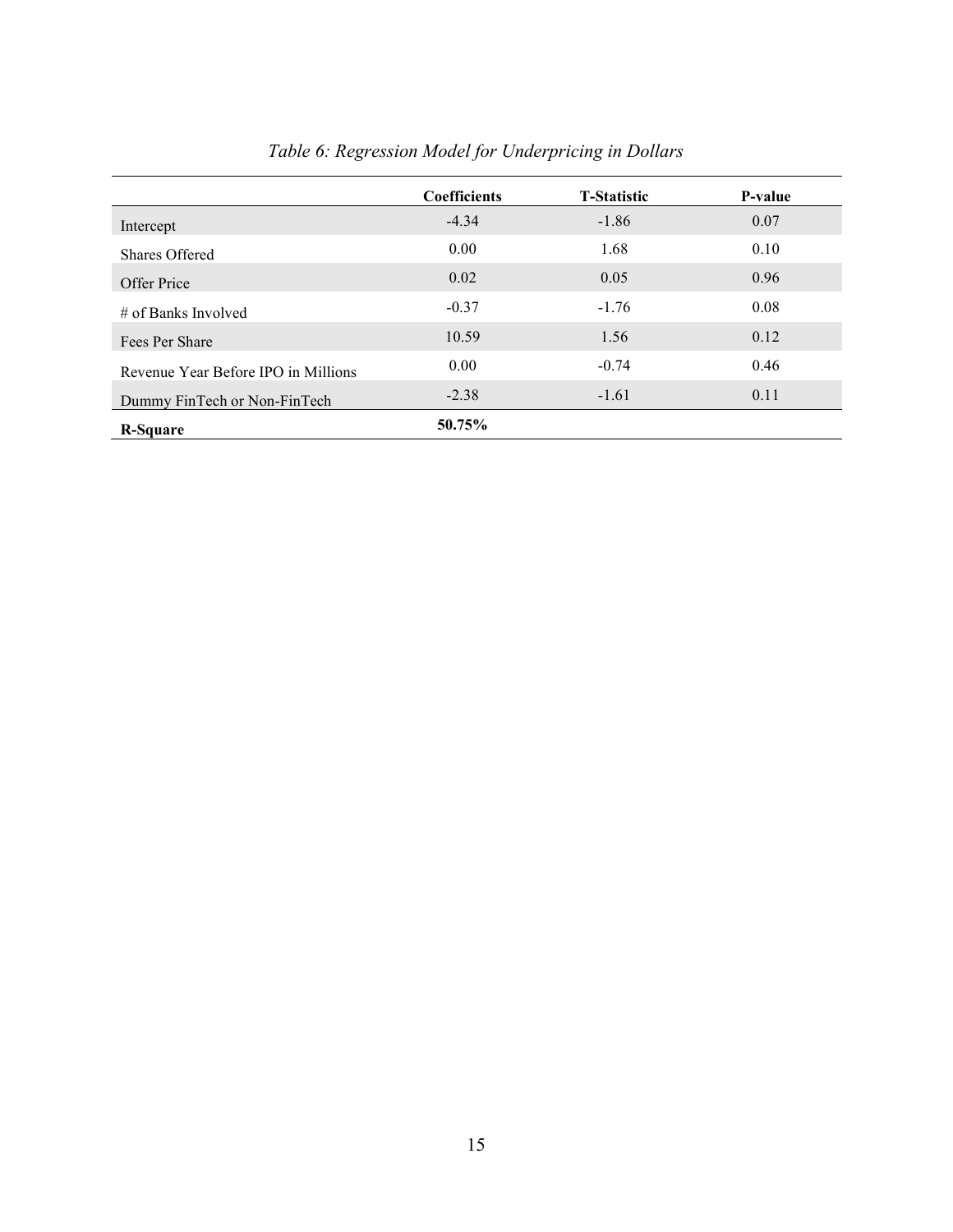|                                     | <b>Coefficients</b> | <b>T-Statistic</b> | P-value |
|-------------------------------------|---------------------|--------------------|---------|
| Intercept                           | 0.21                | 1.62               | 0.11    |
| Shares Offered                      | 0.00                | 0.83               | 0.41    |
| Offer Price                         | 0.00                | 0.17               | 0.86    |
| $\#$ of Banks Involved              | $-0.02$             | $-1.78$            | 0.08    |
| Fees Per Share                      | 0.13                | 0.35               | 0.73    |
| Revenue Year Before IPO in Millions | 0.00                | $-0.66$            | 0.51    |
| Dummy FinTech or Non-FinTech        | $-0.09$             | $-1.07$            | 0.29    |
| <b>R-Square</b>                     | 17.55%              |                    |         |

# Table 7: Regression Model for Underpricing by Percentage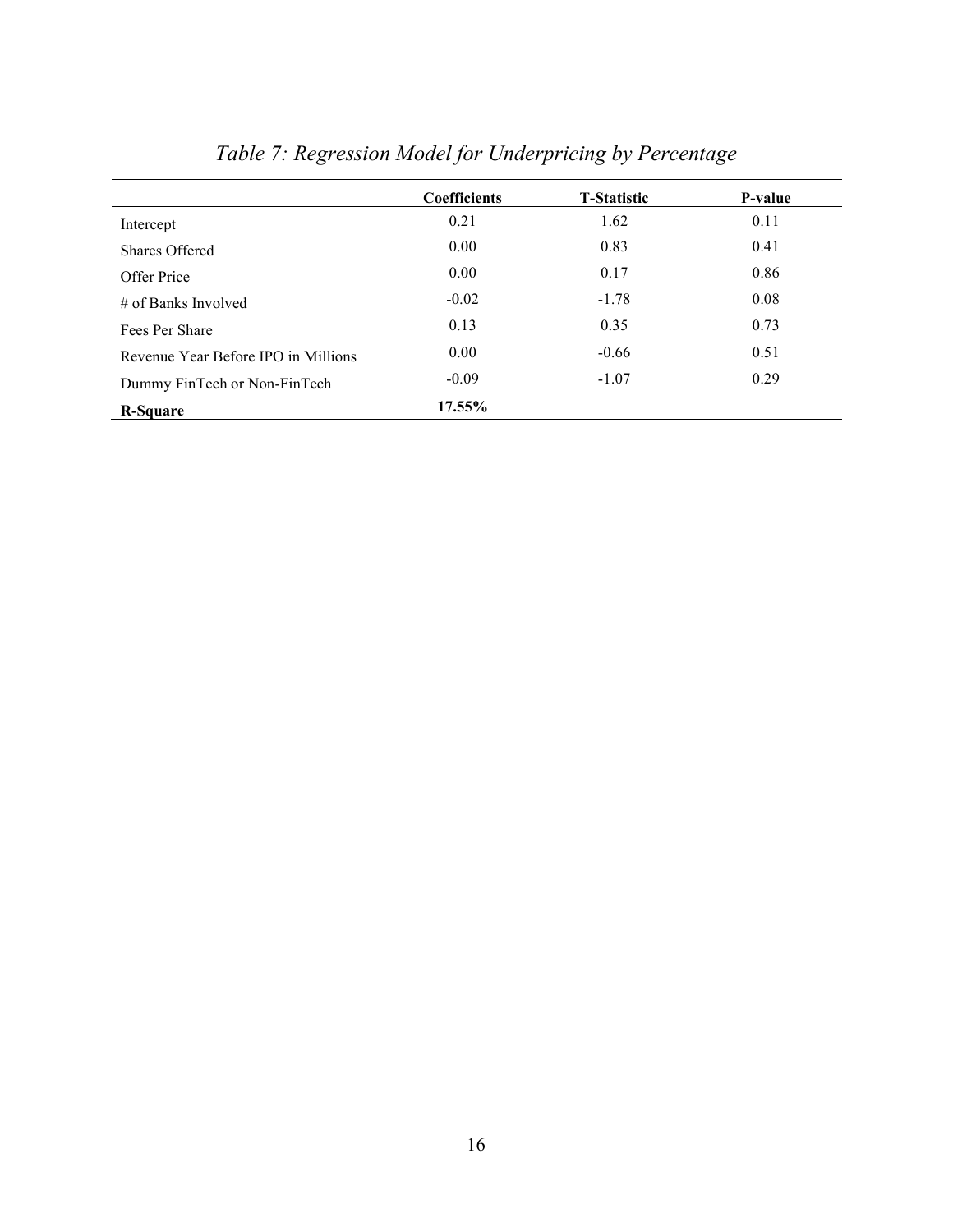

Figure 1: Underpricing on FinTech Stocks with # of Banks Involved Filter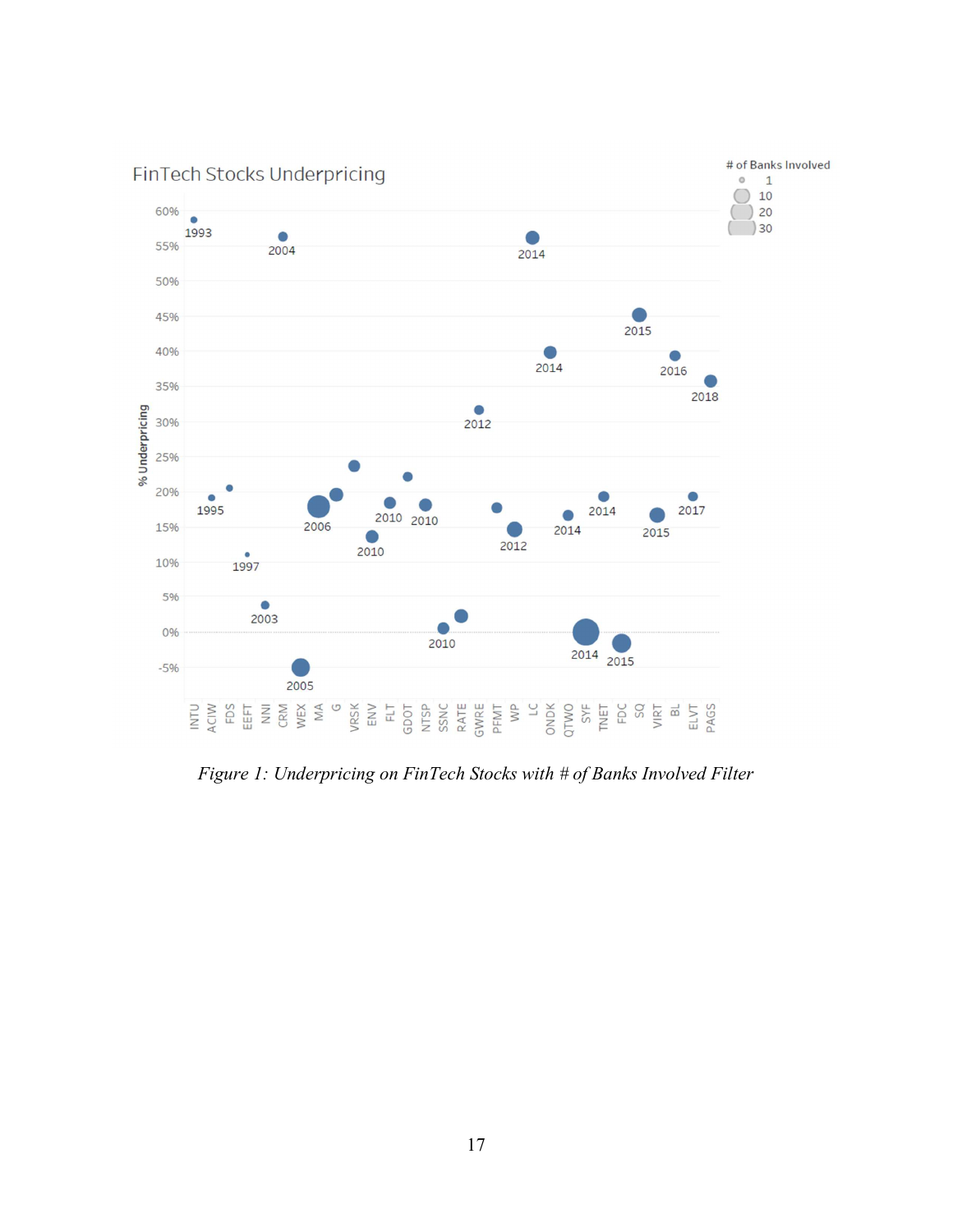

Figure 2: Underpricing on Non-FinTech Stocks with # of Banks Involved Filter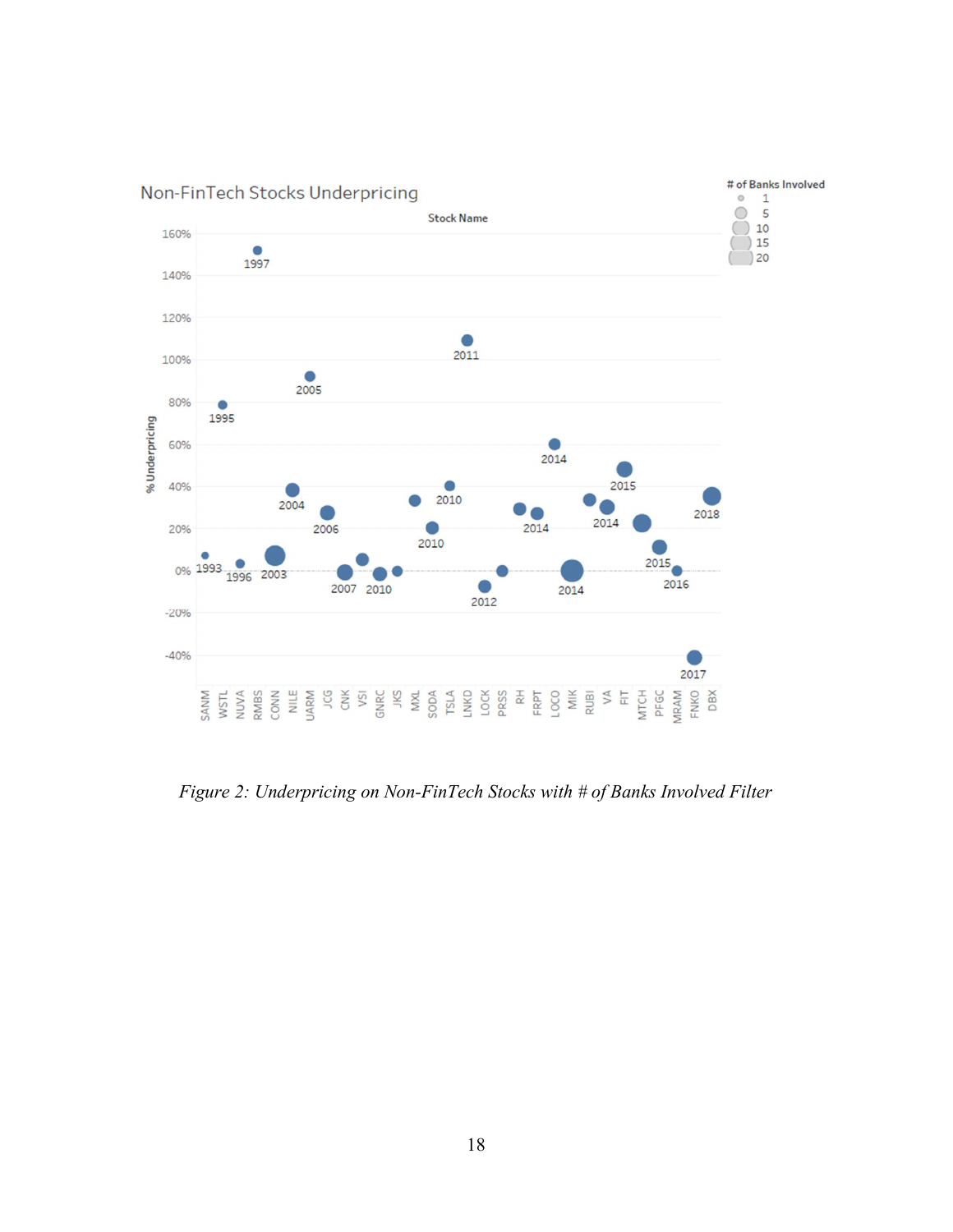Table 1 shows a side by side comparison of each FinTech company matched to its non-FinTech company pairing. It depicts a higher average underpricing in dollars of non-FinTech companies at \$5.69. Despite Fin-Tech companies having a lower average of \$3.64 underpricing holistically, on an individual basis half of FinTech companies are more underpriced than their Non-FinTech pairing. The same is true in table 2, with non-FinTech companies having a higher percentage of underpricing at an average of 28.96%. However, half of the FinTech companies are more underpriced by percentage on their individual paired basis. These higher underpricing averages may convey that when non-FinTech stocks are underpriced, they are underpriced to a higher degree. As a sample, the study shows a more even split as half of FinTech stocks are more underpriced than their non-FinTech counterparts.

Table 3 displays the medians of all of the variables collected. In every case for both FinTech and non-Fintech stocks, the median is lower than the mean. It is possible this represents that there are outliers that are bringing the averages up of the data. However, the medians also show higher underpricing in both dollars and percent on non-FinTech stocks than FinTech stocks. This may act as a reinforcement that when non-FinTech stocks are underpriced, they are underpriced to a higher degree.

The means depicted in Table 4 may offer some insight to the variables that affect underpricing. FinTech companies have a higher average offer price and a lower closing price. They also have lower fees per share, which is interesting to note as fees are usually a set percentage based on offer price. FinTech companies also have more banks involved in their IPO. Figure 1 and 2 show a possible negative correlation with more banks causing less underpricing. It's important to note that my data didn't show any statistical significance in the difference of

19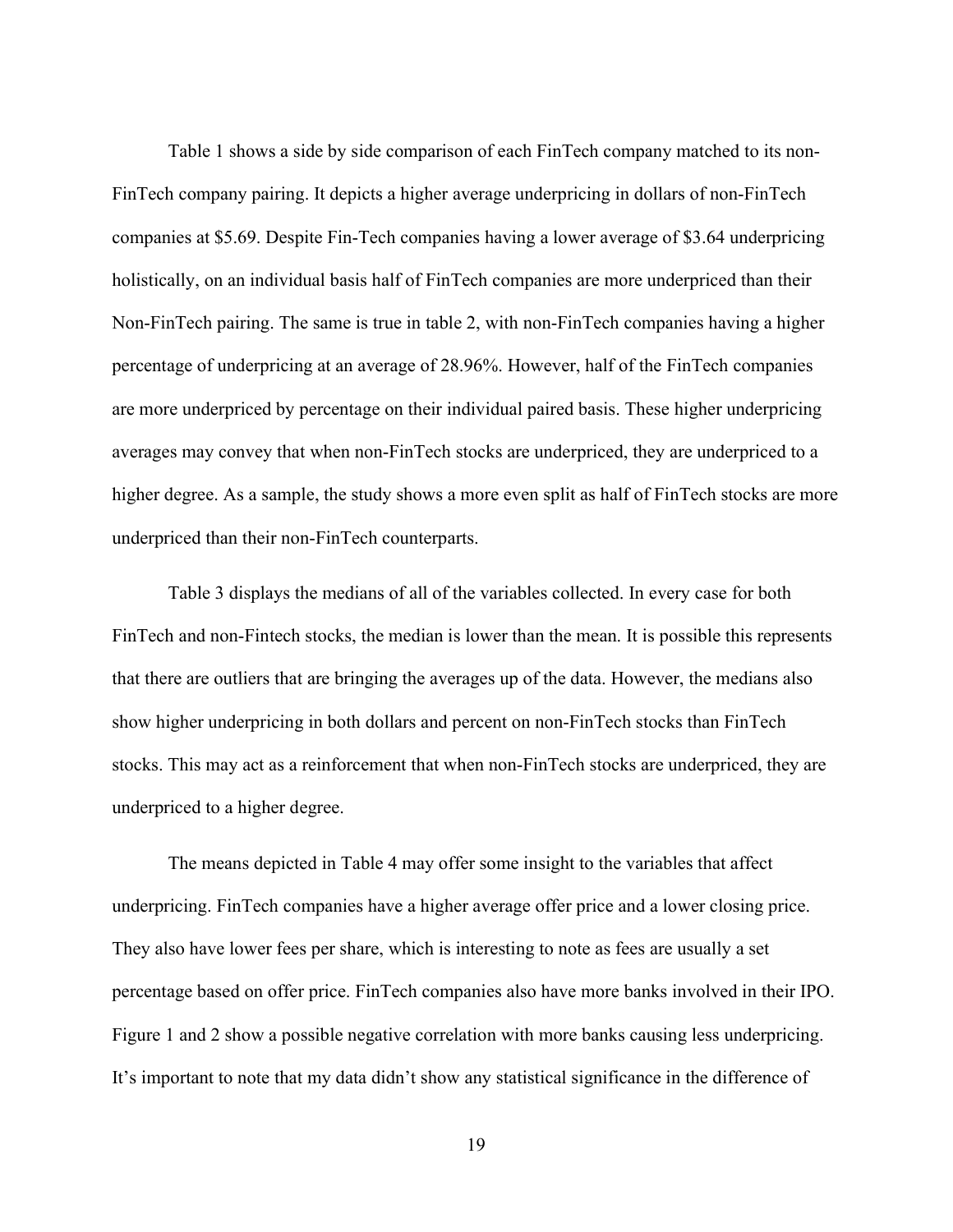means except for shares offered. FinTech companies tend to sell more shares in their IPO than their non-FinTech counterparts. In turn, this likely leads to the reason that FinTech companies on average have more money left on the table despite lower average underpricing. As mentioned, the t-tests don't show any statistically significant difference between means except for the shares offered variable. The means of the other variables shouldn't be dismissed though, as there is a high amount of variance affecting these means. It is still useful to consider them, and it is important to consider the relatively small sample size.

Table 5, 6, and 7 are regression models using the same independent variables with different dependent variables. I used a dummy variable to differentiate between FinTech stocks and non-FinTech stocks in the model, which shows my dependent variables are not significantly different for FinTech companies after adding control variables. In turn, this reconfirms the results of the t-tests performed. Table 5 is a regression model to predict money left on the table. The variables account for 56.37% of the money left on the table. This regression model has the highest R square of the models tested. Table 6 has an R square of 50.75% predicting underpricing in dollars. Table 7 predicting underpricing by percentage has the lowest R square at 17.55%. The best fit may be improved with more variables or a larger sample size. Stock markets are volatile and investor preferences are hard to account for, which may explain some of the unexplained variance.

Figure 1 shows underpricing by percentage in chronological order for FinTech stocks. It appears that the majority of stocks are underpriced between 10-25%. There are some outliers above and below this range. Some correlation may be seen between the number of banks involved and the percentage of underpricing. A similar pattern may be discerned in Figure 2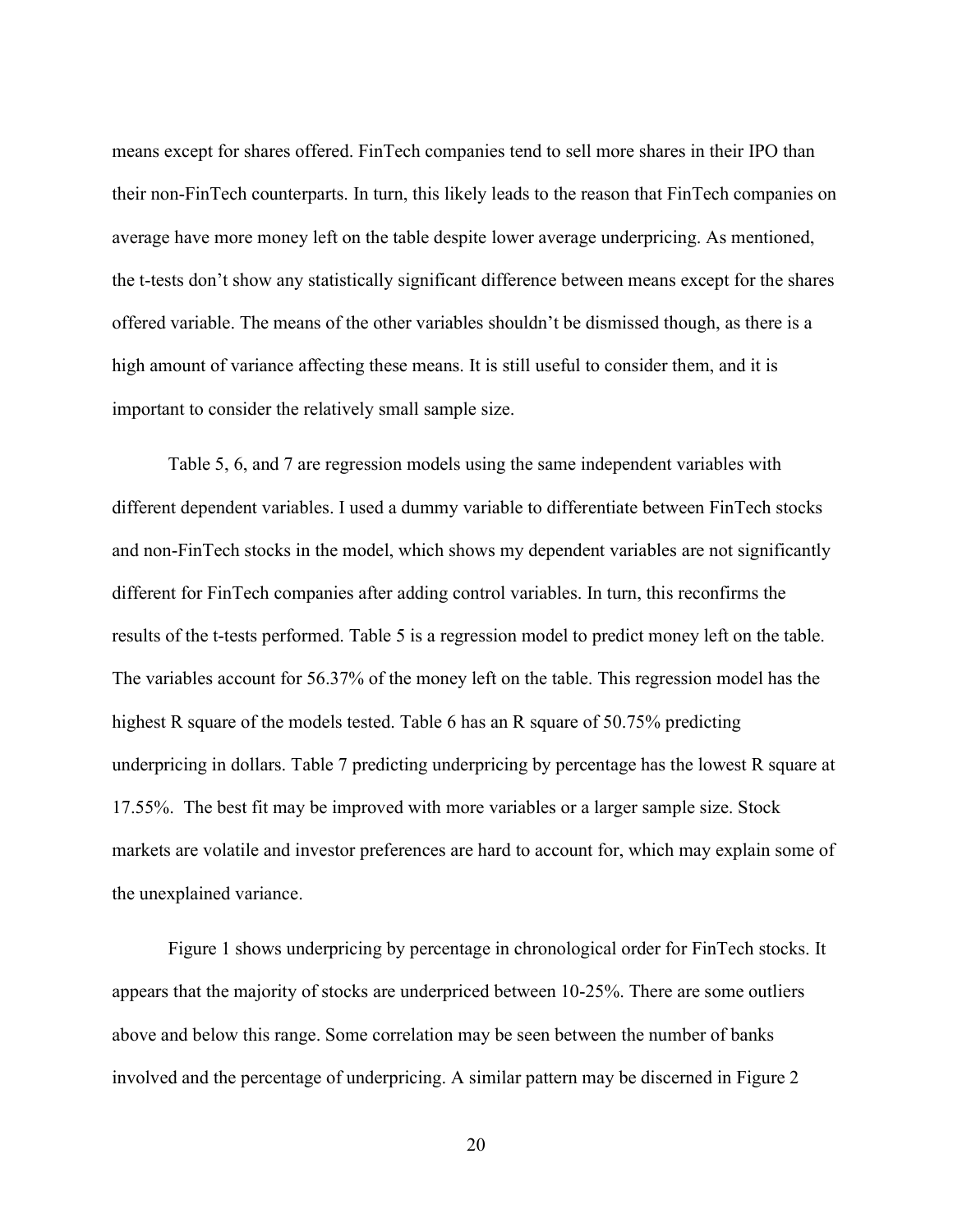looking at the non-FinTech stocks. Figure 2 also shows a more widespread range of underpricing than the FinTech stocks in Figure 1. FinTech stocks appear to be more consistent in the amount of underpricing they have. This is also evident in the standard deviation of underpricing in both dollars and percentage seen in table 4.

Overall, there is some limited evidence that underpricing is higher on non-FinTech stocks than FinTech stocks. It would be valuable to expand this study to include a larger sample size, especially as more FinTech stocks go public. Investors and banks may be more aligned in the amount of risk they perceive in FinTech stocks than non-FinTech stocks. It's possible that investors are aware of the risks mentioned previously in this paper and are unwilling to pay more for it. My hypothesis is contradicted by this data which may be attributed to a number of reasons including investor preference, sample size, and variables considered.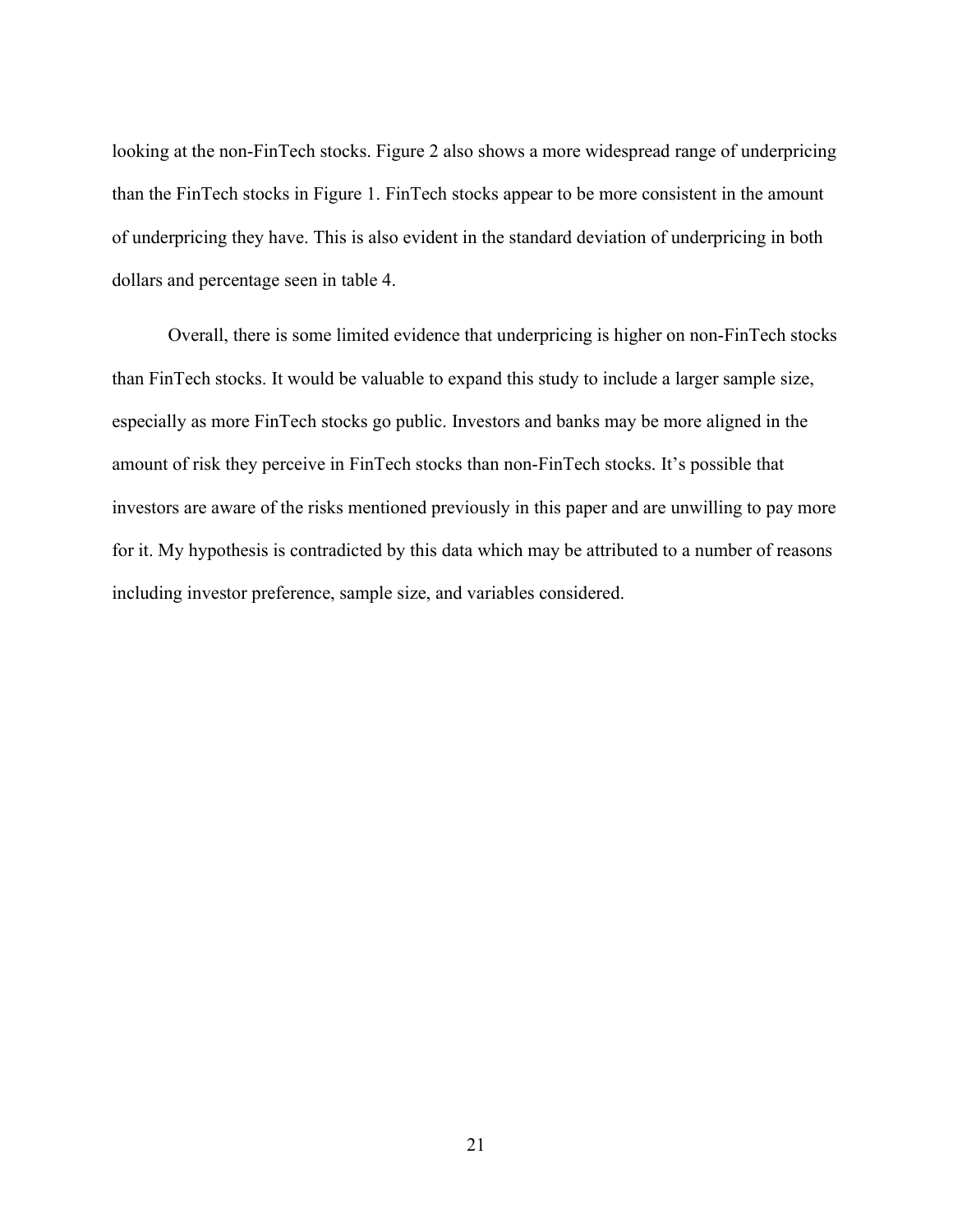#### **CONCLUSION**

 This study's intent was to test the amount of underpricing present on FinTech stocks. For this information to have value, it was compared to matched non-FinTech companies by year and similar revenue in the year before the IPO occurred. Previous studies haven't explored underpricing on FinTech stocks, and my research could be farther expanded to include a larger sample size. In my study, none of the variables I considered were statistically significant different except for shares offered. However, the high level of variance may skew this information. Farther research with more matched companies could provide a larger sample size to create a more accurate regression model with a higher R square. FinTech stocks were significantly higher in number of shares offered compared to their non-FinTech counterparts. Other studies have shown that larger IPOs are less underpriced. As more FinTech companies go public, this size effect could be more fully explored in research.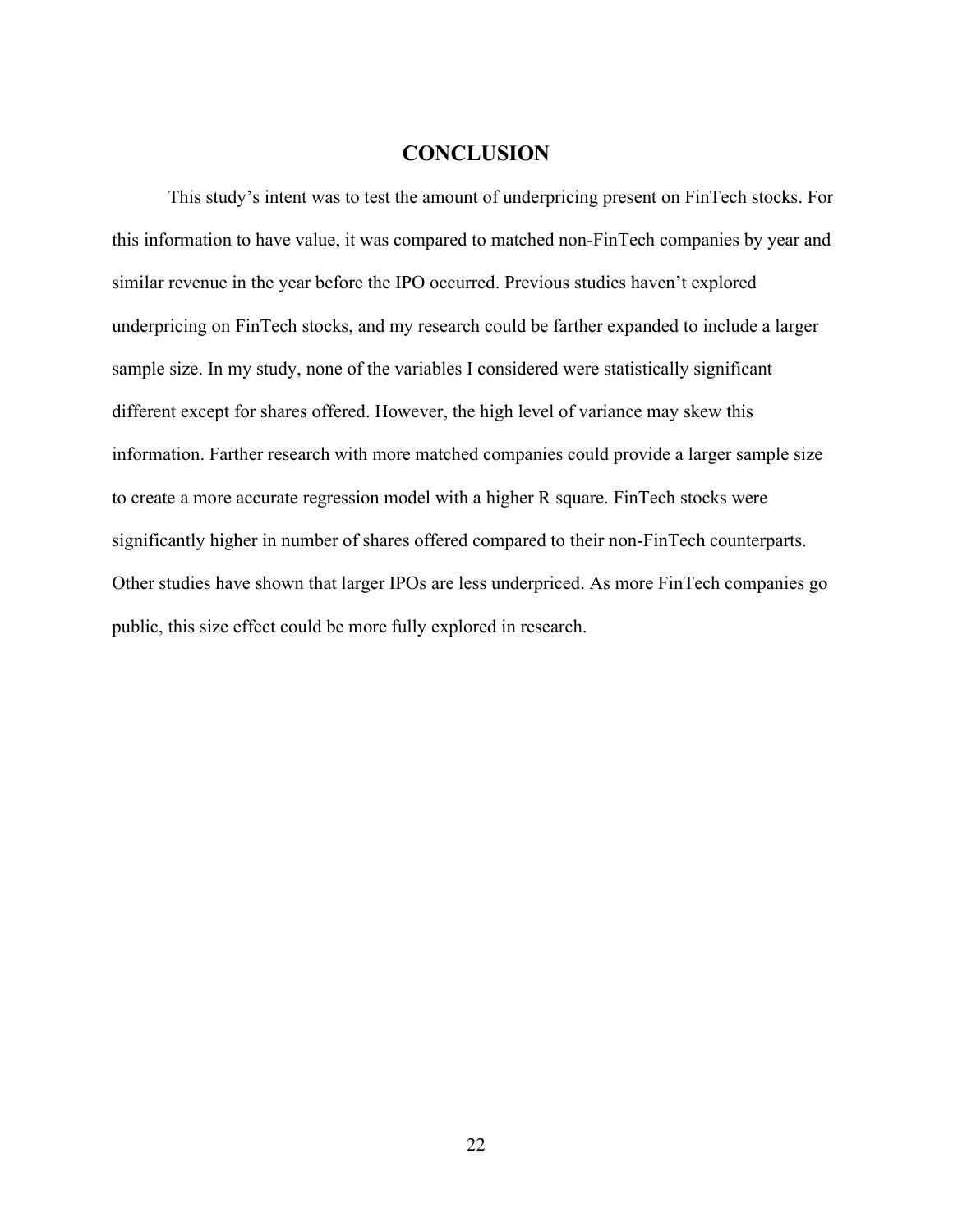#### References

- Akerlof, George A. "The Market for 'Lemons': Quality Uncertainty and the Market Mechanism." The Quarterly Journal of Economics, vol. 84, no. 3, 1970, p. 488. EBSCOhost, search.ebscohost.com/login.aspx?direct=true&db=edsjsr&AN=edsjsr.1879431&site=edslive&scope=site.
- Arner, DW, et al. The Evolution of Fintech: A New Post-Crisis Paradigm? 2015. EBSCOhost, search.ebscohost.com/login.aspx?direct=true&db=edsbas&AN=edsbas.7B2804FC&site= eds-live&scope=site.
- Chen, Mark A., et al. "How Valuable Is FinTech Innovation?" Review of Financial Studies, vol. 32, no. 5, May 2019, pp. 2062–2106. EBSCOhost, doi:10.1093/rfs/hhy130.
- Congressional Research Service. "Financial Innovation: Reducing Fintech Regulatory Uncertainty." 25 April 2019, https://fas.org/sgp/crs/misc/IF11195.pdf.
- Covington. "Intellectual Property Issues in Blockchain and FinTech." Dec. 2018, https://www.cov.com/- /media/files/corporate/publications/2018/12/intellectual property issues in blockchain and\_fintech.pdf.
- Gomber, Peter, et al. "Digital Finance and FinTech: Current Research and Future Research Directions." *Journal of Business Economics*, vol. 87, no. 5, July 2017, pp. 537– 580. EBSCOhost, doi:https://link.springer.com/journal/volumesAndIssues/11573.